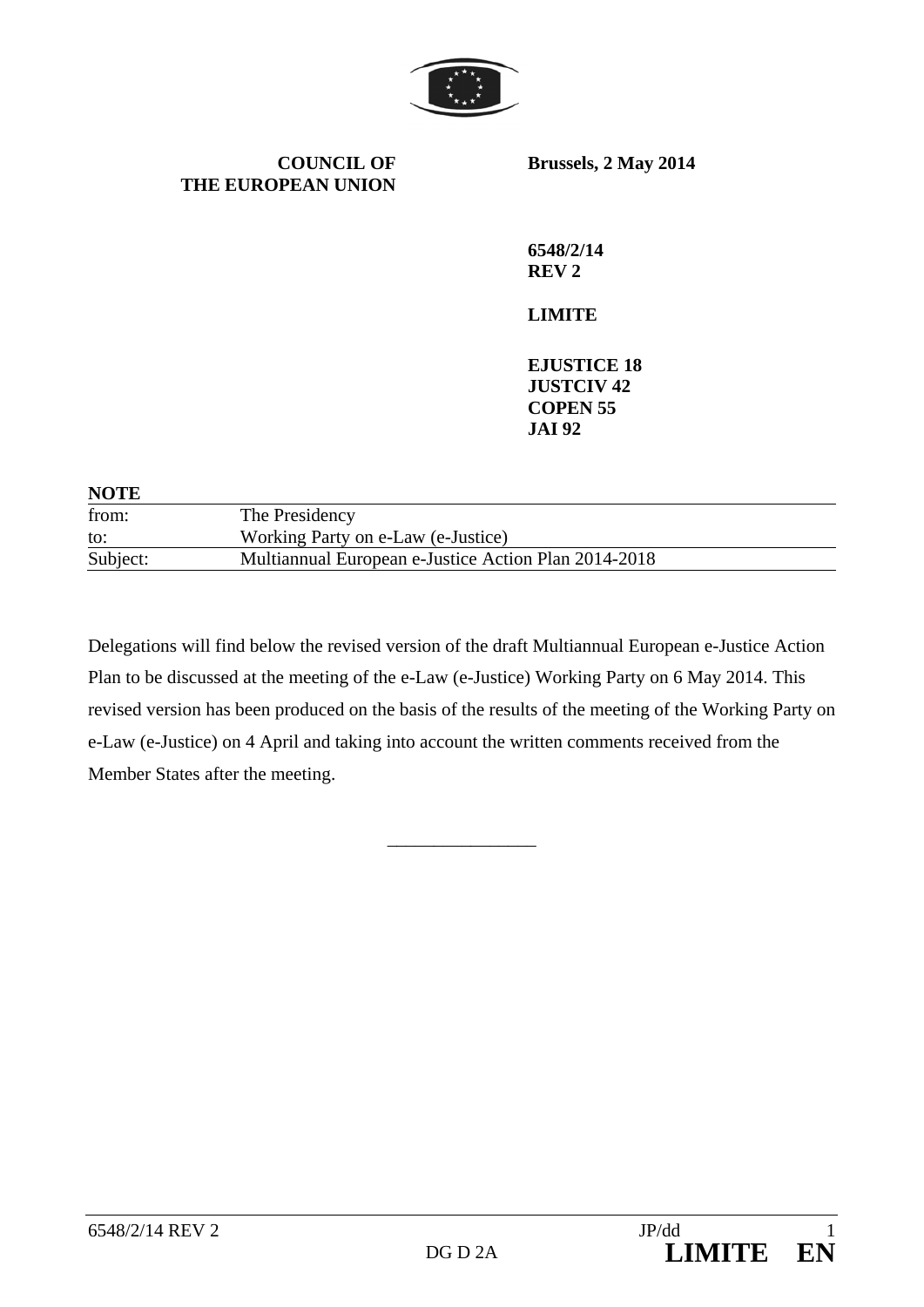## **I. INTRODUCTION**

- 1. On 6 December 2013, the JHA Council adopted the new Strategy on European e-Justice  $2014$ - $2018<sup>1</sup>$ . This Strategy defines the general principles and objectives of European e-Justice and sets out general guidelines for the establishment of a corresponding new multiannual European Action Plan on e-Justice during the first semester of 2014.
- 2. This Action Plan, as set out in the Annex, contains a list of the projects considered for implementation in the 2014-2018 period, with insofar as possible an indication of the participants, actions for their practical implementation and an indicative timetable, **where possible**, with a view to allowing a concrete follow-up of the Action Plan by the Working Party on e-Law (e-Justice).
- 3. This second multiannual European Action Plan on e-Justice aims to build upon the work already undertaken and to continue this positive development at national and European level. This work should also be seen as part of a broader evolution towards a European area of justice in the context of ongoing discussions on the future development of the Justice and Home Affairs area.
- 4. During the discussions held under the Lithuanian Presidency in autumn 2013 and continued under the Hellenic Presidency in the first half of 2014, there has been substantial consensus among Member States regarding further development of the e-Justice as one of the cornerstones for the efficient functioning of justice in the Member States and at the European level.

 **1** Published in the Official Journal on 21 December 2013 (2013/C 376/06)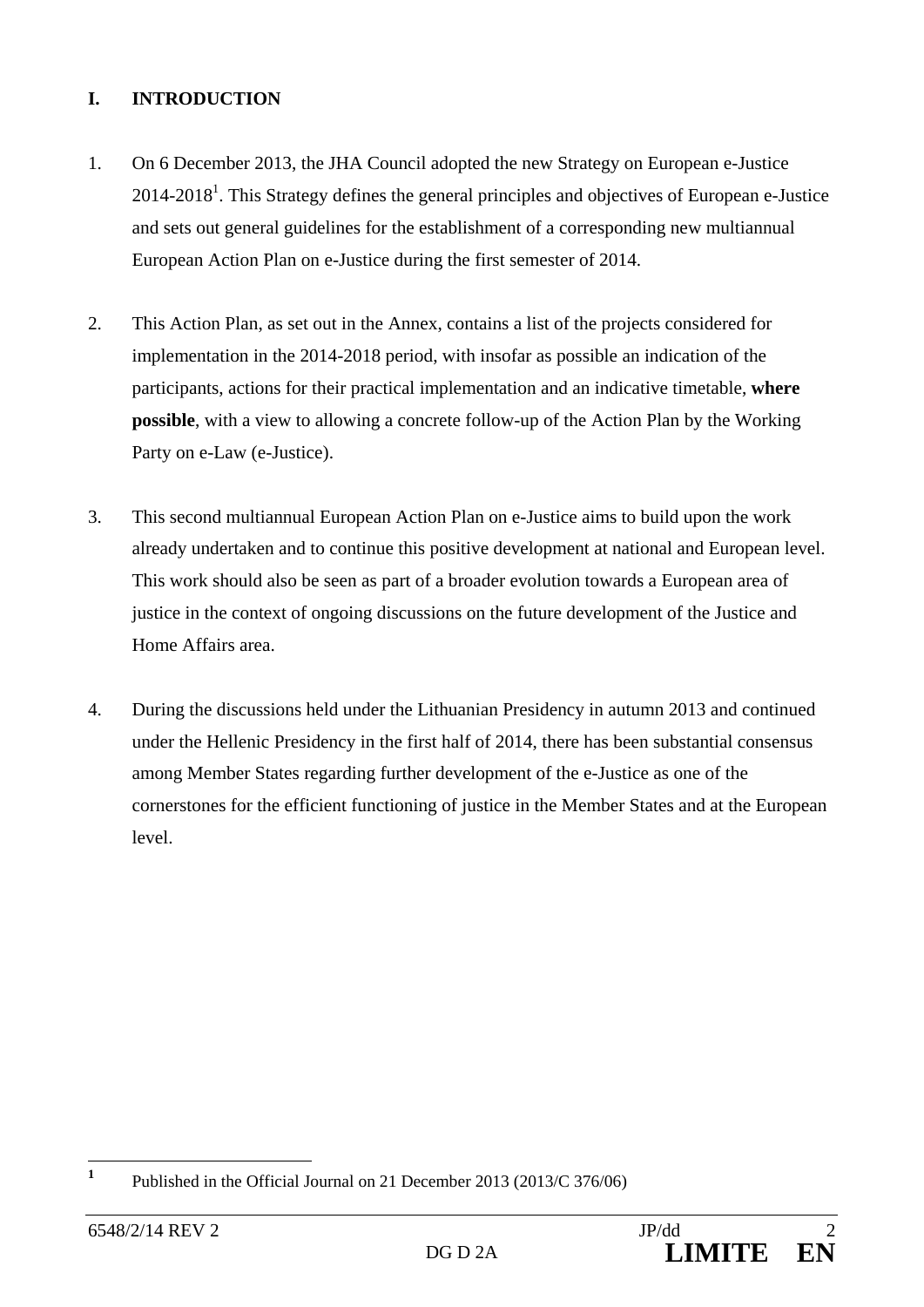# **II. ACTION PLAN**

- 5. The implementation of the Strategy requires a comprehensive Action Plan which will aim at improving the overall functioning of e-Justice systems in the Member States and at European level.
- 6. With regard to the Strategy on European e-Justice (2014-2018)**<sup>1</sup>** , and without prejudice to national projects and developments in the area of e-Justice, the European e-Justice Portal, hosted and operated by the Commission in line with the guidelines of the Council, is key in the delivery of e-Justice at European level.
- 7. This objective is reflected in the annexed list of projects in the area of access to information in the field of justice, access to courts and extrajudicial procedures in cross-border situations, and communication between judicial authorities.

# **Projects**

- 8. The development of European e-Justice should include actions at both European and national level in the area of e-Justice.
- 9. For all new and existing e-Justice projects, special attention should be paid to achieving the broadest possible participation base, in order to ensure meeting users' expectations, the longterm viability and cost-efficiency of those projects. New projects developed under European e-Justice must therefore have the potential to involve all the Member States of the European Union, and all Member States should be encouraged to participate in all projects on a voluntary basis.

 **1** It is recalled that paragraph 17 of the European Strategy on e-Justice 2014-2018 indicates that "European e-Justice should strive for further consistency with the general framework of e-Government, […]."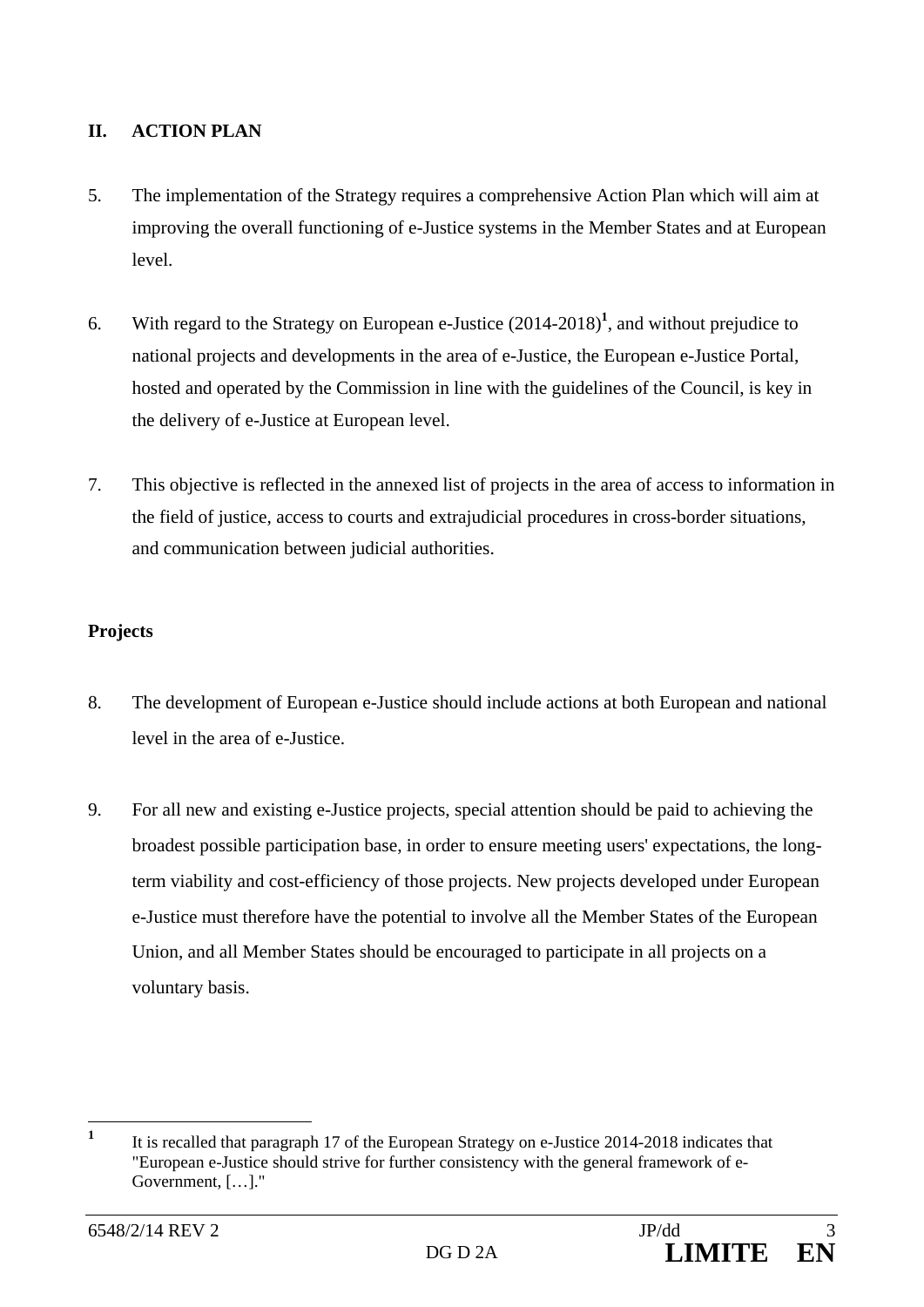- 10. To achieve this, new projects with a possible impact on European e-Justice planned by the Member States and not included in the Annex should, to the extent possible, be first discussed within the e-Law (e-Justice) Working Party for an overall assessment of the practical and other relevant aspects of the project. This would also ensure that the needs and views of other Member States and the Commission are properly taken into account and that duplication of work is avoided.
- 11. In the planning of future work, an adequate balance between innovation and consolidation should be sought. For reasons of cost-efficiency and taking into account the limited resources available, existing projects should be continued and expanded to include a maximum of Member States before starting any new ones. The considerable developments which have taken place in the Member States in recent years in this area however show that new emerging and innovative projects in the area of justice should be encouraged.

### *Project financing*

12. The Member States should cooperate among themselves on a voluntary basis to ensure the financing of the proposed projects.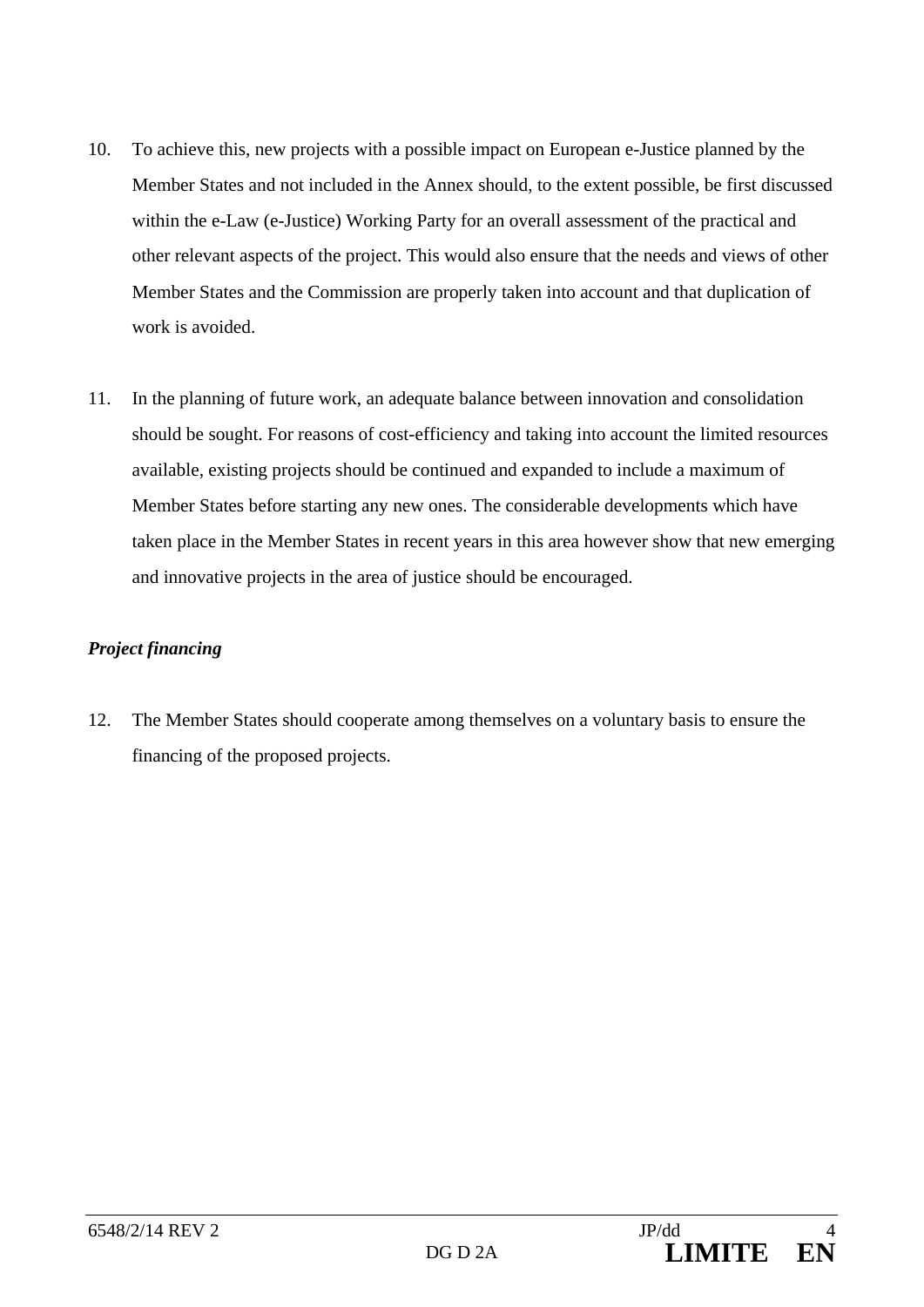13. The Commission will continue to finance the development, operation and translations of the European e-Justice Portal and to provide funding opportunities to e-Justice projects of added value, **for example** under the Justice Programme  $(2014-2020)^{1}$  or under other programmes  ${\bf s}$ uch as the Connecting Europe Facility $^2$  or ISA $^3$  or its successor programme.

### **A. Access to information in the field of justice**

### **1. Information through the e-Justice Portal**

- 14. To ensure a coordinated approach, a regular work plan should continue to be presented by the Commission at the beginning of each semester.
- 15. The e-Justice Portal should continue to provide general information to citizens, businesses, legal practitioners and the administration of justice about European legislation and case law and that of the Member States, as well as providing access to EUR-Lex and N-Lex.
- 16. The Portal should also be a means of offering access to specific information at national, European and international level in the field of justice.

 **1** Regulation (EU) No 1382/2013 of the European Parliament and of the Council of 17 December 2013 establishing a Justice Programme for the period 2014 to 2020.

**<sup>2</sup> Regulation (EU) No 1316/2013 of the European Parliament and of the Council of 11 December 2013 establishing the Connecting Europe Facility, amending Regulation (EU) No 913/2010 and repealing Regulations (EC) No 680/2007 and (EC) No 67/2010.** 

**<sup>3</sup> Decision No 922/2009/EC of the European Parliament and of the Council of 16 September 2009 on interoperability solutions for European public administrations (ISA).**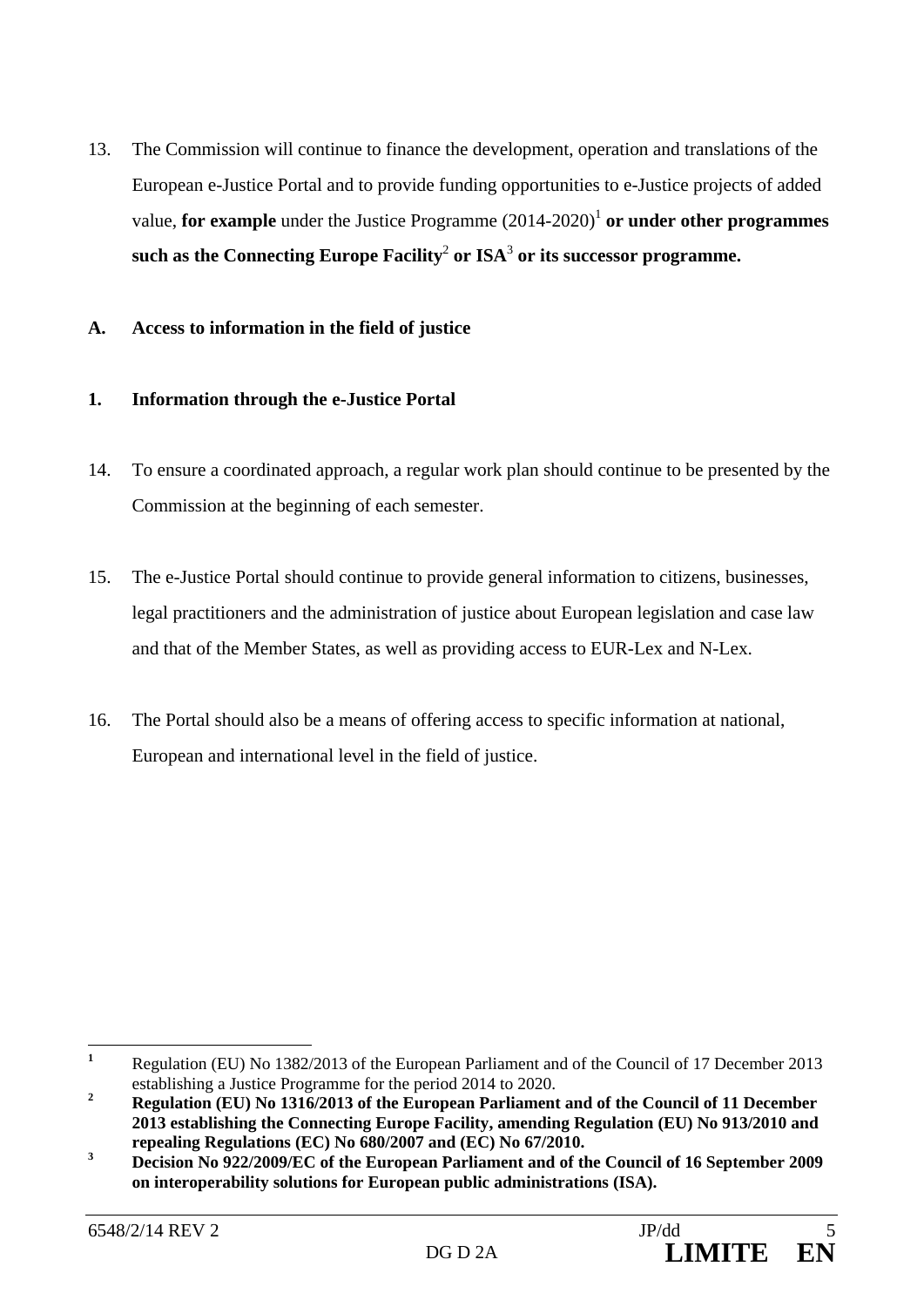- 17. Moreover, to improve the efficiency of the e-Justice Portal, a survey on user needs […] **will** be carried out. Additional activities aimed at making the Portal more user-friendly **should** also be **undertaken**.
- 18. Information on or interconnection with systems developed as part of initiatives undertaken by members of the legal professions, such as lawyers, notaries and judicial officers, should continue to be considered for inclusion in the e-Justice Portal in consultation with the relevant stakeholders. Initiatives by other relevant stakeholders, such as mediators **or judicial experts**, could also be taken into account in the future.
- 19. As regards the information content of the Portal, content providers, including in particular the Member States and the Commission, are responsible for the accuracy and updating of the information on their respective content pages. At least once per year, content providers should review and, if necessary, update the information they have provided.

### **2. Registers**

- 20. The European e-Justice Portal should also provide a single access point via interconnections to the information in national registers with relevance in the area of justice managed by national public or professional bodies facilitating the administration of and access to justice, provided that the necessary technical and legal preconditions for such interconnections exist in the Member States.
- 21. Actions in this area should be focused in particular on the interconnection of registers which are of interest to citizens, businesses, legal practitioners and the judiciary.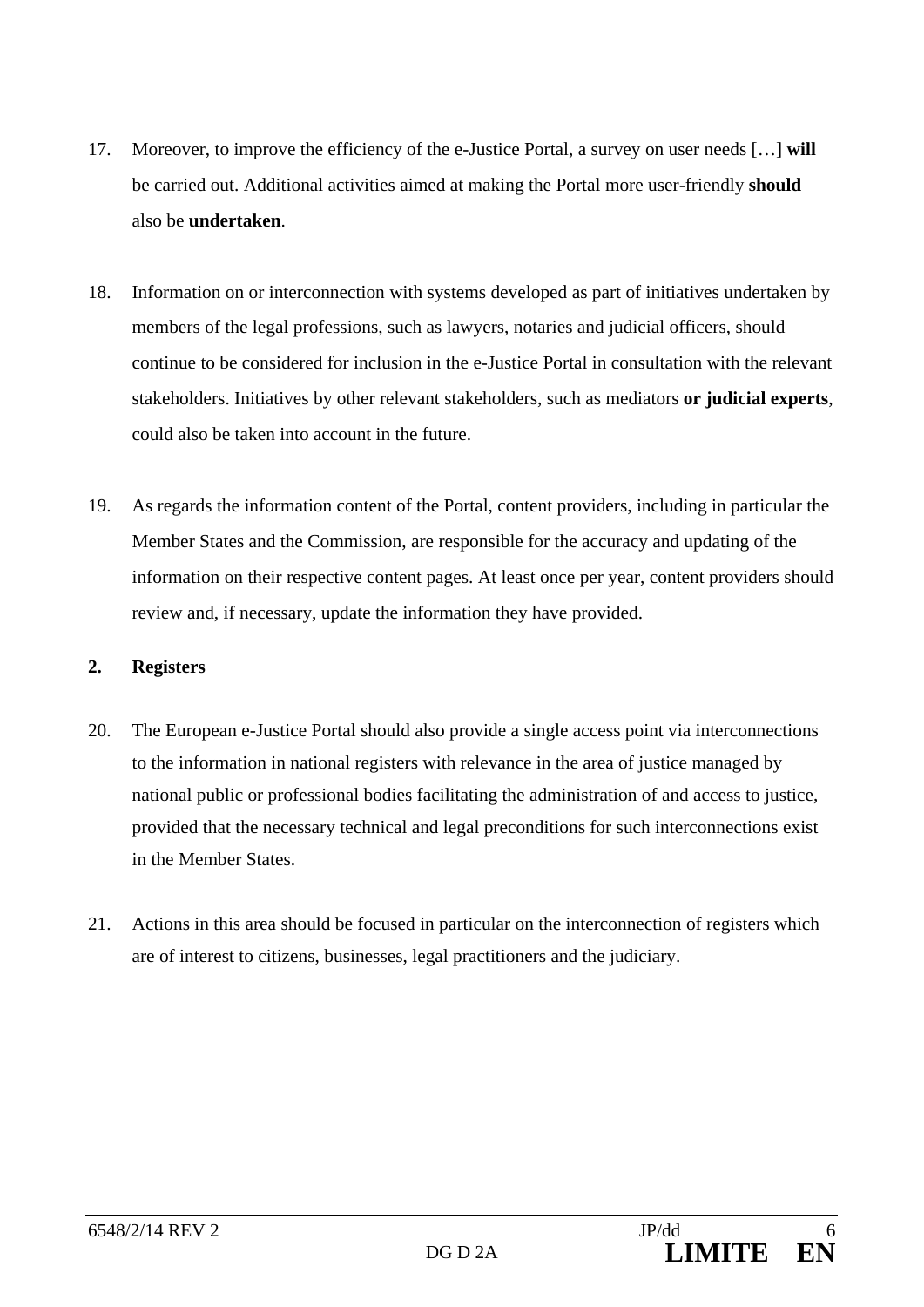### **3. Semantic web**

- 22. The development of effective means for the exchange of legal information across borders, and in particular data relating to European or national legislation, case law and legal glossaries **including Legivoc**, should be continued.
- 23. Different projects can address this issue and increase the exchange and semantic interoperability of legal data throughout Europe and beyond. Unique identification, common metadata and ontologies of legal information are the basic building blocks of the European legal semantic web.

## **B. Access to courts and extrajudicial procedures in cross-border situations**

## **1. General aspects**

- 24. Going to court and initiating extrajudicial proceedings in particular in cross-border situations should be facilitated through the availability of communication by electronic means between a court and the parties to proceedings as well as witnesses, experts and other participants.
- 25. Furthermore, the use of video conferencing, tele-conferencing or other appropriate means of long-distance communication for oral hearings, **where appropriate**, should be extended in order to remove the need to travel to the Court for the participation in judicial proceedings, in particular in cross-border cases.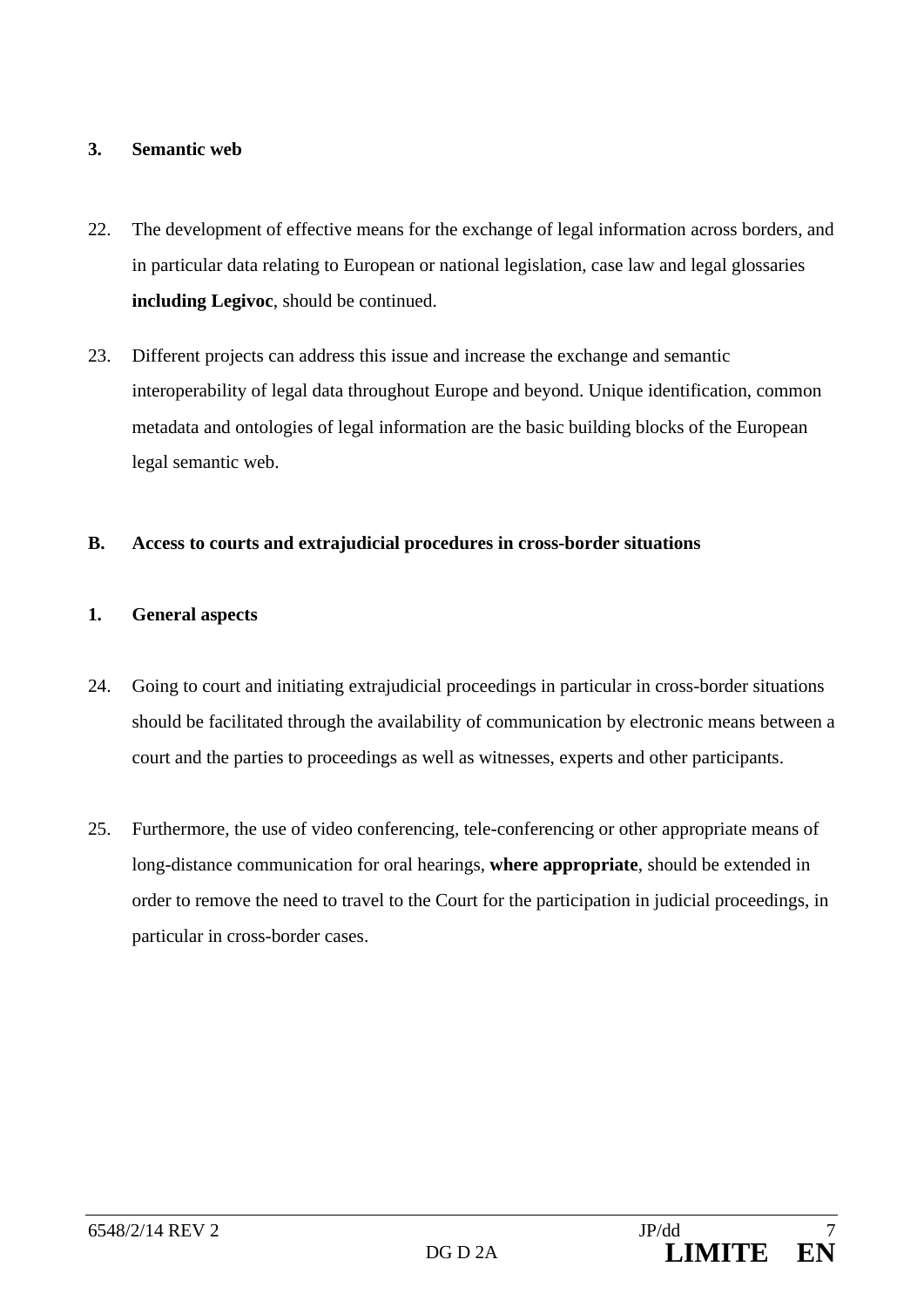### **2. Cooperation with the judiciary and legal practitioners**

- 26. The Member States' judiciary and relevant legal practitioners (such as lawyers, notaries and judicial officers) **should** be involved in future discussions in the area of e-Justice to ensure that the solutions developed correspond to the actual needs of their possible target groups.
- 27. Such an arrangement would allow a direct contact with these professional sectors to which e-Justice is fundamentally targeted to discuss issues of common interest and to raise awareness of the latest developments in the area of e-Justice.
- 28. The Strategy on European e-Justice foresees the establishment of a cooperation mechanism with the judiciary and the legal practitioners. In this context, an annual meeting with the representatives of the judiciary and legal practitioners (such as lawyers, notaries and judicial officers) will be organised to allow a regular exchange of views with these target groups of professionals**<sup>1</sup>** . These meetings will be organised in the form of specific items on the agenda of the regular meetings of the Working Party on e-Law (e-Justice).
- 29. The representatives of the judiciary and legal practitioners should be associated as much as possible with the work of the informal groups and the expert groups of the Commission as regards those projects which are of direct interest to them.
- 30. The European Judicial Networks in civil **and commercial as well as** in criminal **matters play an important role** in the development of e-Justice and the close collaboration with both networks should be continued.

 **1 The Working Party should prepare such meetings in advance, in particular by defining the target groups of professionals that should participate to these meetings. As regards the representatives of the judiciary, it should be up to each Member State to indicate the representative for such a meeting.**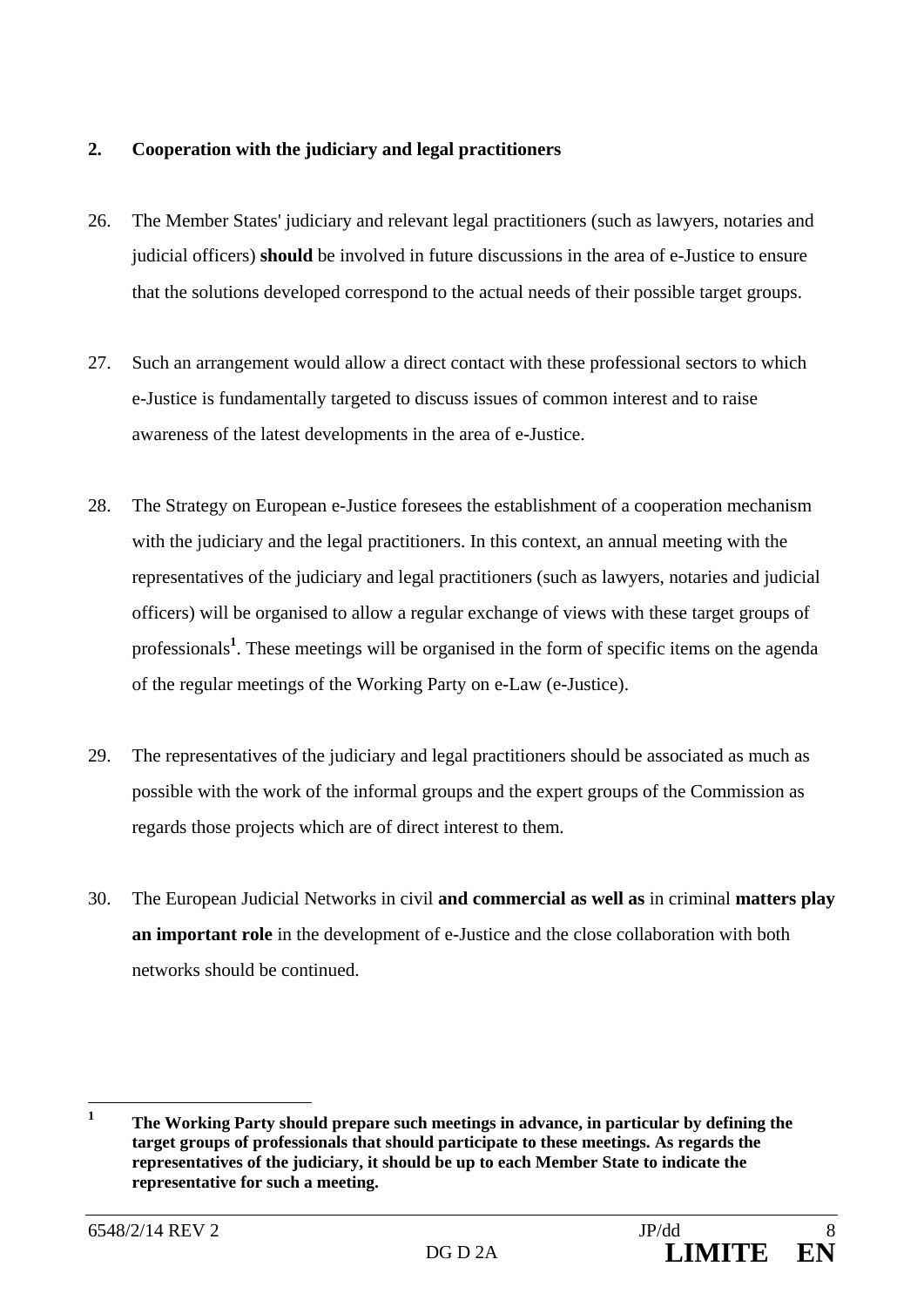### **C. Communication between judicial authorities**

- 31. Development of electronic communication between the judicial authorities of the Member States, more specifically in the framework of instruments adopted in the European judicial area in the field of civil, criminal and administrative law, should be continued further (e.g. via videoconferencing or secure electronic data exchanges).
- 32. In this context, the e-Justice Portal should continue to be developed as an efficient tool for use by legal practitioners and judicial authorities by providing a platform and individual functionalities for effective and secure exchanges of information, **including** via the e-CODEX network.

### **D. Horizontal issues**

### **1. General aspects**

33. Certain aspects relating to the future actions are of a more general nature and cover different domains in the area of e-Justice. Development of large scale IT projects, such as e-CODEX, has been successful, and the integration and follow-up of the results of the e-CODEX project into the e-Justice Portal should be ensured. **<sup>1</sup>**

## **2. Prioritisation of work**

**34. The projects to be included in the Action Plan as set out in the Annex have been divided**  into two different categories - "A" and "B" projects<sup>2</sup>:

 **1** These themes could be further explored under the scope of the Connecting Europe Facility (CEF).

**<sup>2</sup> The Working Party on e-Law (e-Justice) considered also other projects of interest which were not retained as A or B projects, but which could be reconsidered at a later stage by the Working Party. These projects have been included in a separate document.**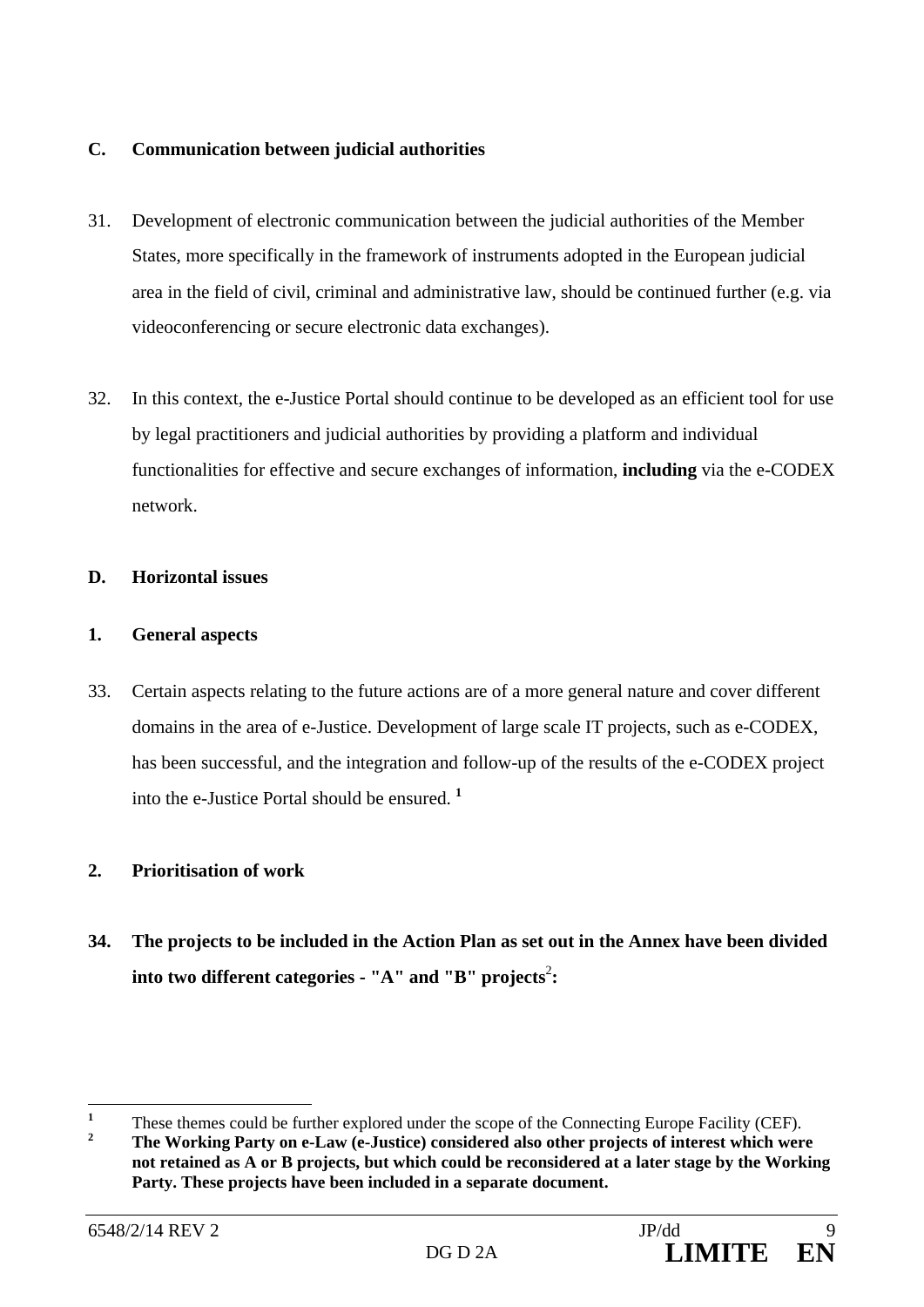**35. The list of A projects has the first priority. They correspond to projects that meet one of the following criteria:** 

**a) projects which arise out of an obligation established by a European Union legal**   $\textbf{instrument}^{1}; \textbf{ or }$ 

**b) projects prioritised by the Working Party on e-Law (e-Justice) in order to achieve one or more of the objectives set out in the European Strategy on e-Justice for the period 2014-2018. These projects may therefore include on-going projects based on the Action Plan 2008-2013 or projects which were considered necessary to facilitate the**  implementation of legal instruments adopted by the European Union<sup>2</sup>.

**36. Projects "B" correspond to those projects which do not fall in the category "A", but which** 

**a) meet the objectives defined in the European Strategy on e-Justice for the period 2014- 2018; and** 

**b) were considered to be of utmost importance by the Working Party on e-Law (e-Justice) […], taking into account the subject matter, in order to achieve the objectives defined in the European Strategy on e-Justice.** 

**37. During the follow-up monitoring of the implementation of this Action Plan […], the Working Party on e-Law (e-Justice) will establish which of the "B" projects included under paragraph 36 should be implemented as a priority, taking into account the available human and financial resources and also the principles of action as set out in paragraph 9.** 

 **1 Time limits fixed by such instruments must be respected in the context of their implementation. 2 To the extent that the results of such projects are to be integrated into the e-Justice Portal, a decision on their priority for integration will be taken by the e-Law (e-Justice) Working Party after considering their added value in view of other initiatives and the available resources.**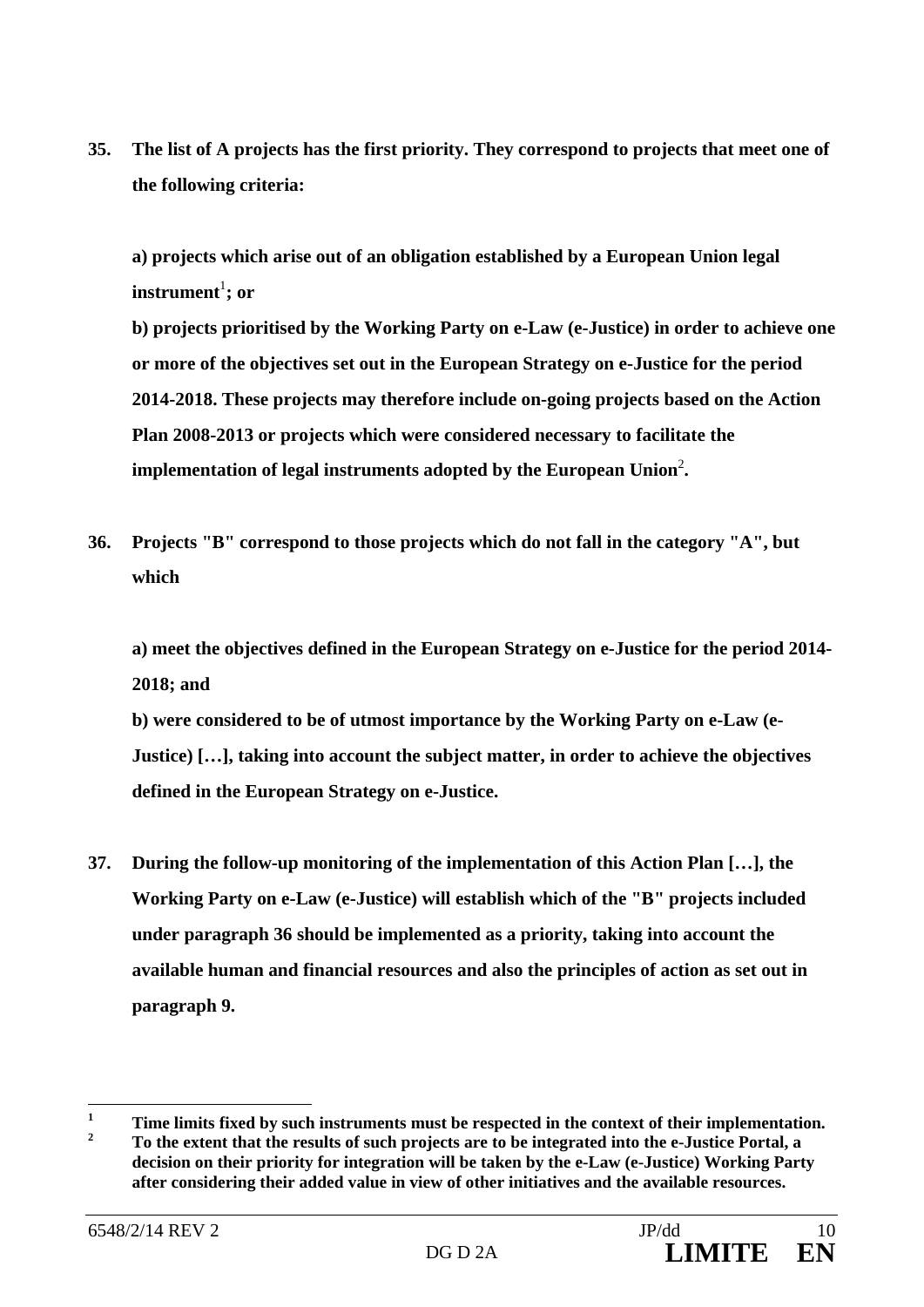38. To allow for the necessary flexibility in the implementation of this Action Plan, the Working Party on e-Law (e-Justice) may also decide to introduce new initiatives or to move projects from one category to another in the light of new developments.

#### **3. Screening of legislative proposals**

39. In order to ensure consistent use of modern information and communication technology in the implementation of new EU legislation in the area of justice, e-Justice should be mainstreamed into all future legislative instruments adopted in that area, **without affecting the remit of the relevant Working Party of the Council.** For this purpose, all future legislative instruments should be screened before their adoption **and the Working Party should be able to give advice, if necessary, in order to** ensure that the possible use of e-Justice systems is always taken into account.

#### **E. External relations**

- 40. Cooperation with non-EU countries in the area of e-Justice should be continued **respecting the institutional rules established at the level of the European Union**. Non-EU countries should be encouraged to adopt technological solutions and information models comparable to those used within the EU in this area, so as to create an interoperable environment for future voluntary cooperation.
- 41. Acceding countries and other interested non-EU states could also be involved as regards specific items to be defined in the context of e-Justice, such as videoconferencing and discussions in the context of e-CODEX.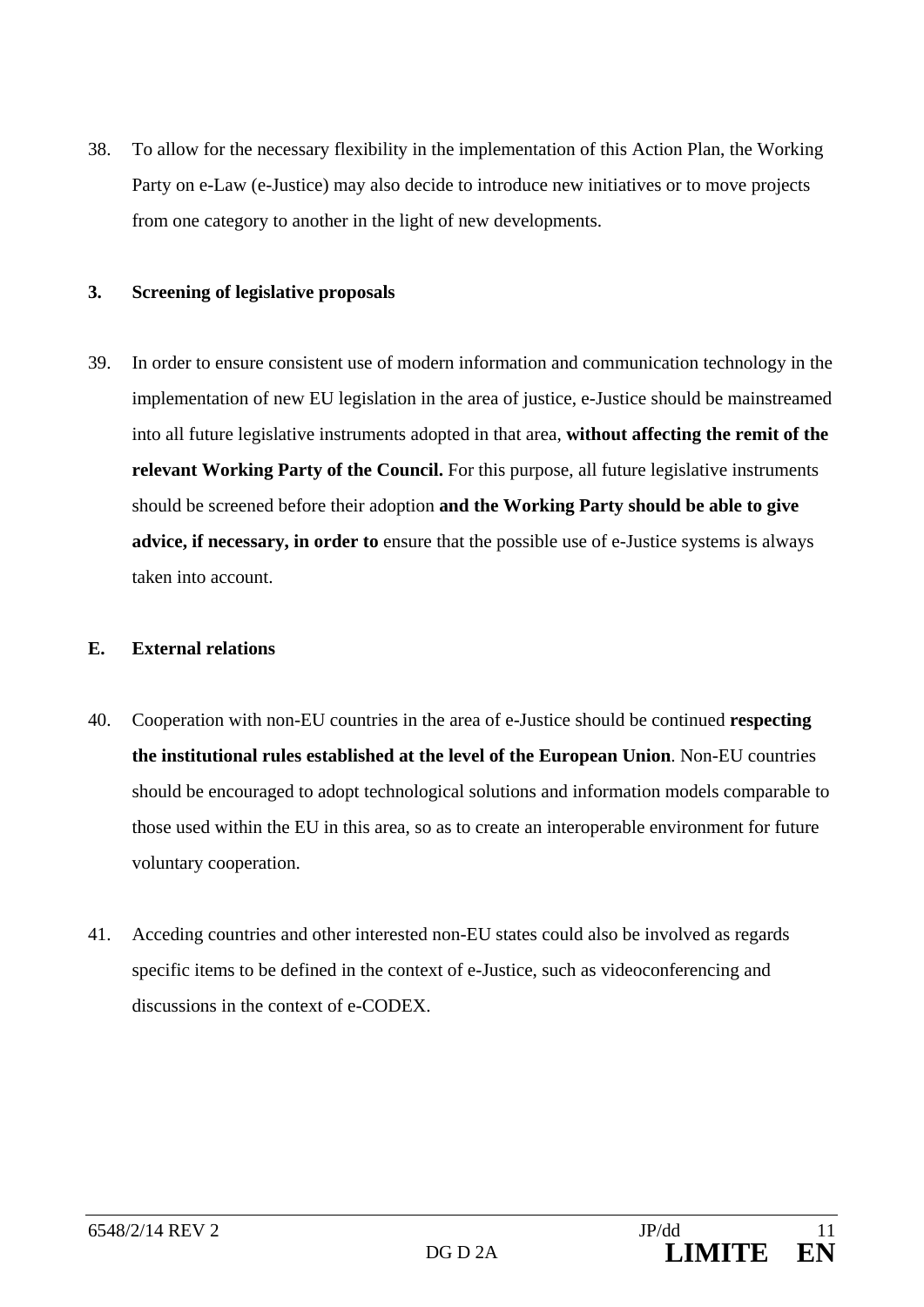42. The Working Party on e-Law (e-Justice) should examine which kind of contacts should be established with specific non-EU countries.

#### **[F. Governance structure**

43. A solution for the consolidation of the results **of the implementation of this Action Plan, such as** the results of the e-CODEX project, should be further explored. ]

### **[G. POSSIBLE LEGISLATIVE PROPOSAL OF THE COMMISSION**

44. In this context in particular, the Commission is invited to continue examining the need to adopt a proposal for a legislative instrument in the field of e-Justice. This instrument should define the overall legal framework and the means of implementing a concrete e-Justice strategy at European level.]

### **H. FOLLOW UP**

45. The Working Party will monitor at least [once **a year]** [**biannually**] the implementation of the Action Plan, which should be adapted if so required in the light of future needs and developments. It should be borne in mind that the implementation of the actions as set out in the Annex will involve considerable cost and/or an increase in the administrative burden both for the Member States and for the Commission. There should therefore be careful prioritisation of the projects by the Working Party on e-Law (e-Justice).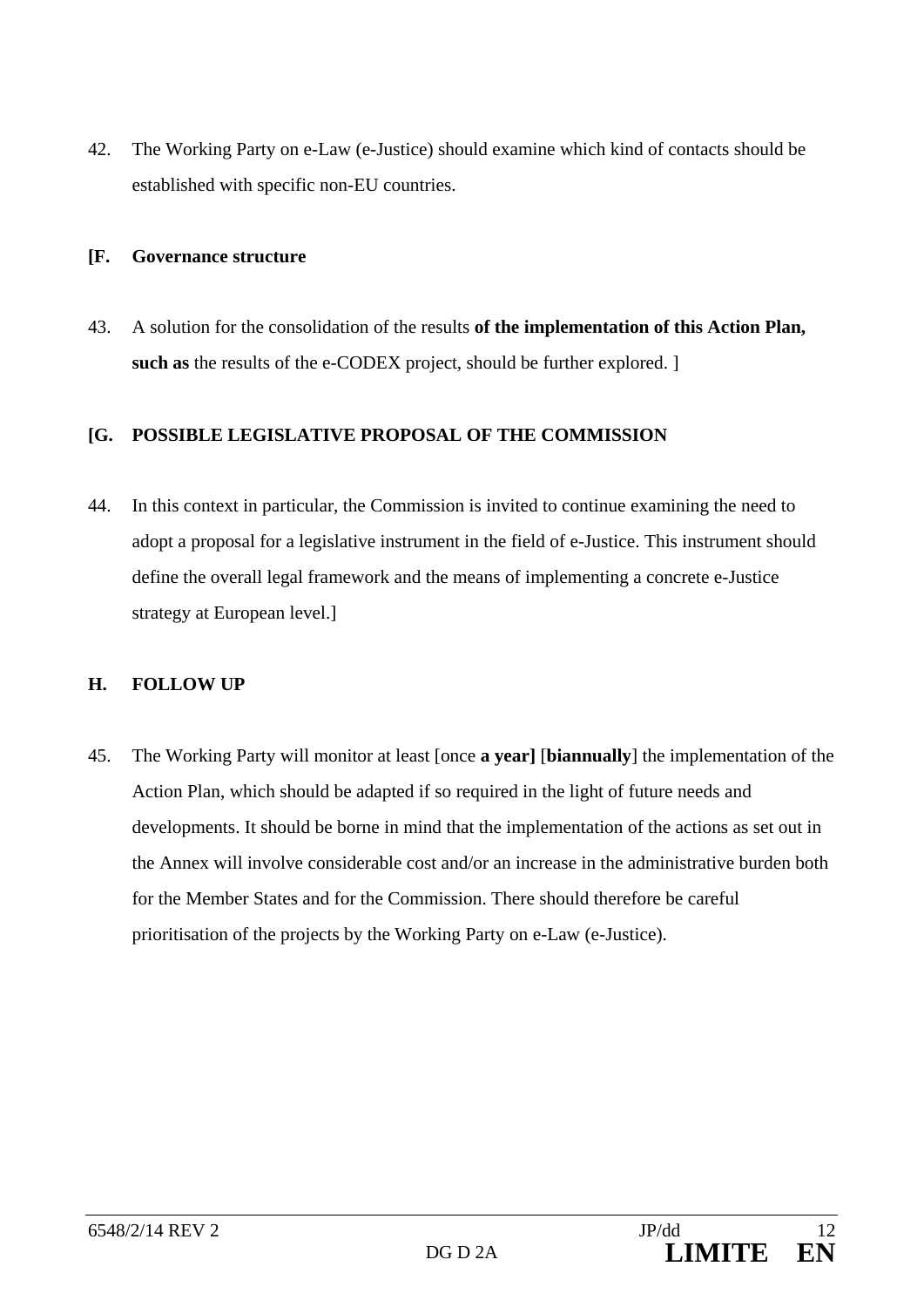- 46. Informal groups of the Member States involved in specific projects can meet in order to make progress in those areas of work. The details on organisation of the work of these informal groups will be dealt within a separate document. The results of these meetings should be presented to the Working Party on e-Law (e-Justice)**<sup>1</sup>** .
- 47. The Council will assess the implementation activities in the first half of 2016 and will suggest any actions in order to improve the functioning of e-Justice.

## **III. CONCLUSIONS**

48. The Working Party on e-Law (e-Justice) should examine this proposal at its meeting on 6 May 2014.

\_\_\_\_\_\_\_\_\_\_\_\_\_

 $\mathbf{1}$ **<sup>1</sup>** See document 5859/2/14 REV 2.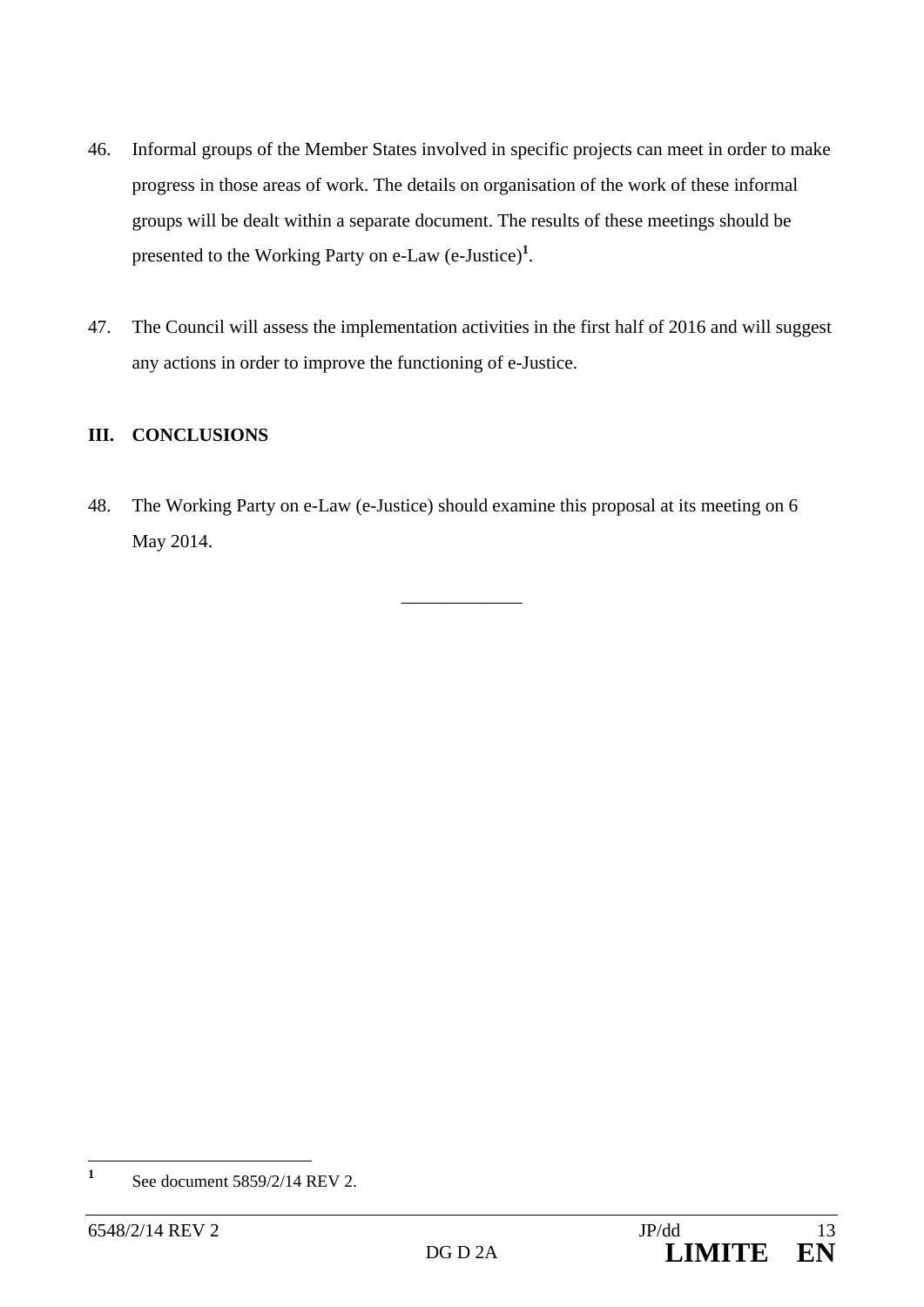#### **ANNEX**

#### **A. Access to information in the field of Justice**

1. Information through the e-Justice Portal

| <b>Project</b>                                                                                                                                               | <b>Responsibility for</b><br>action                                                                    | <b>Actions to be taken</b>                                                                                                                                                                                          | <b>Timetable</b>            | <b>Category</b> |
|--------------------------------------------------------------------------------------------------------------------------------------------------------------|--------------------------------------------------------------------------------------------------------|---------------------------------------------------------------------------------------------------------------------------------------------------------------------------------------------------------------------|-----------------------------|-----------------|
| 1. European e-Justice Portal<br>(General aspects)                                                                                                            | <b>Commission and Member</b><br><b>States</b><br>Working Party on e-Law (e-<br>Justice) where required | updates of the static<br>a)<br>content<br>expansion of the<br>b)<br>static content (as per<br>half-yearly content<br>work plans)<br>inclusion of<br>$\vert$ C)<br>functionalities<br>defined in this Action<br>Plan | 2014 to 2018 (on-<br>going) | A               |
| 2. European e-Justice Portal<br>Information relating to minors<br>collecting information relating to<br>minors in the perspective of<br>judicial procedures) | <b>Member States and</b><br>Commission                                                                 | informal group                                                                                                                                                                                                      |                             | [A][B]          |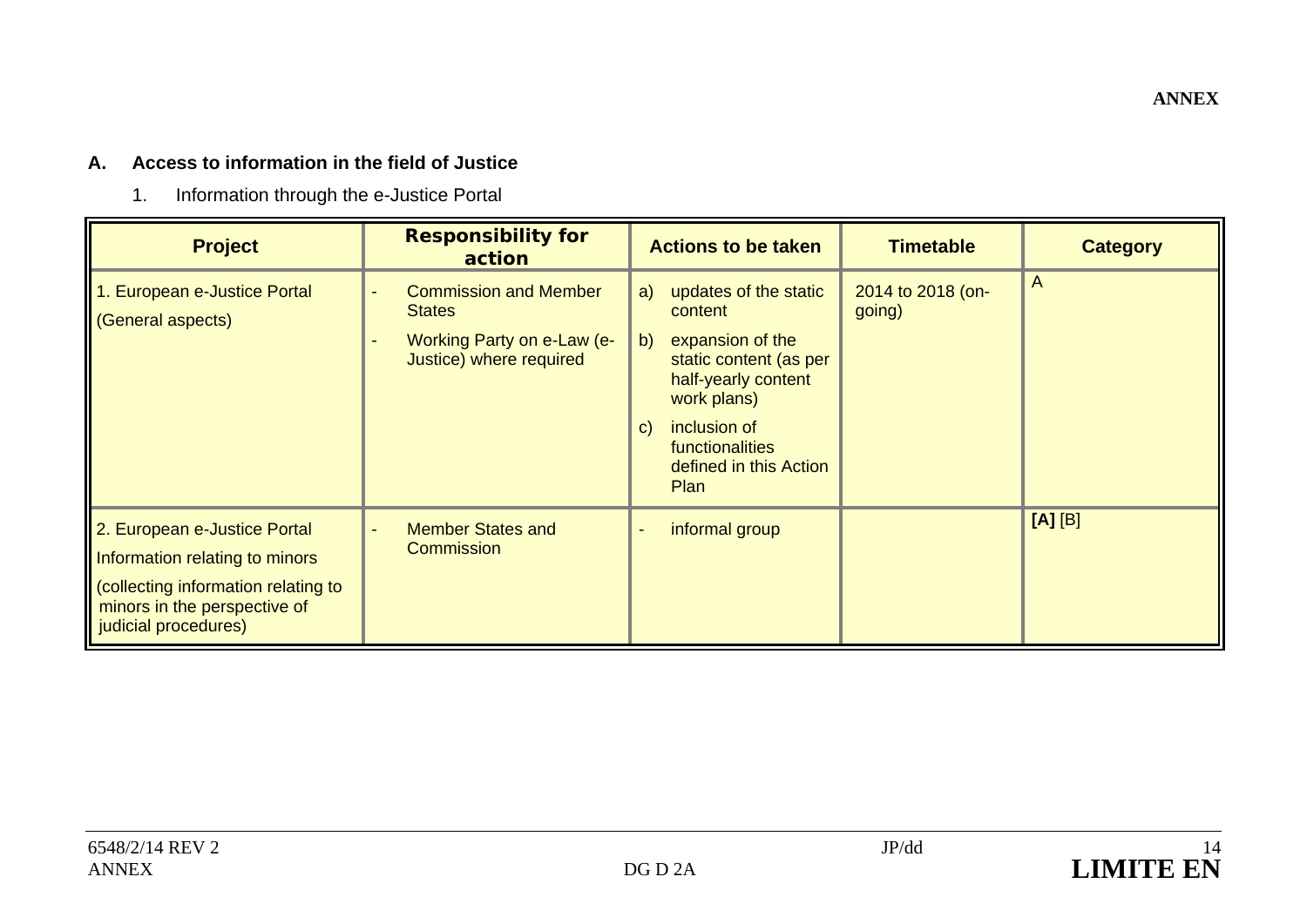| 3. European e-Justice Portal<br>Completion of information on<br>victims of crime<br>(in particular on the level of<br>compensation in the Member<br>States) | <b>Member States</b><br><b>Commission</b>                                                                                                             | informal group<br>$\overline{\phantom{a}}$     | $[C]$ [B]                                                      |
|-------------------------------------------------------------------------------------------------------------------------------------------------------------|-------------------------------------------------------------------------------------------------------------------------------------------------------|------------------------------------------------|----------------------------------------------------------------|
| 4. European e-Justice Portal<br>Knowledge Management initiative<br>(best practices on experiences,<br>case law and other MLA issues)                        | <b>Member States,</b><br>Commission, EUROJUST,<br>EJN members, prosecutors<br>and other representatives of<br>the Members States<br><b>Commission</b> | informal group<br>$\qquad \qquad \blacksquare$ | [A] [B] (non-priority for<br>translation by the<br>Commission) |
| 5. European e-Justice Portal<br><b>Execution of criminal sentences</b>                                                                                      | <b>Member States</b><br><b>Commission</b>                                                                                                             | informal group<br>$\overline{\phantom{a}}$     | B                                                              |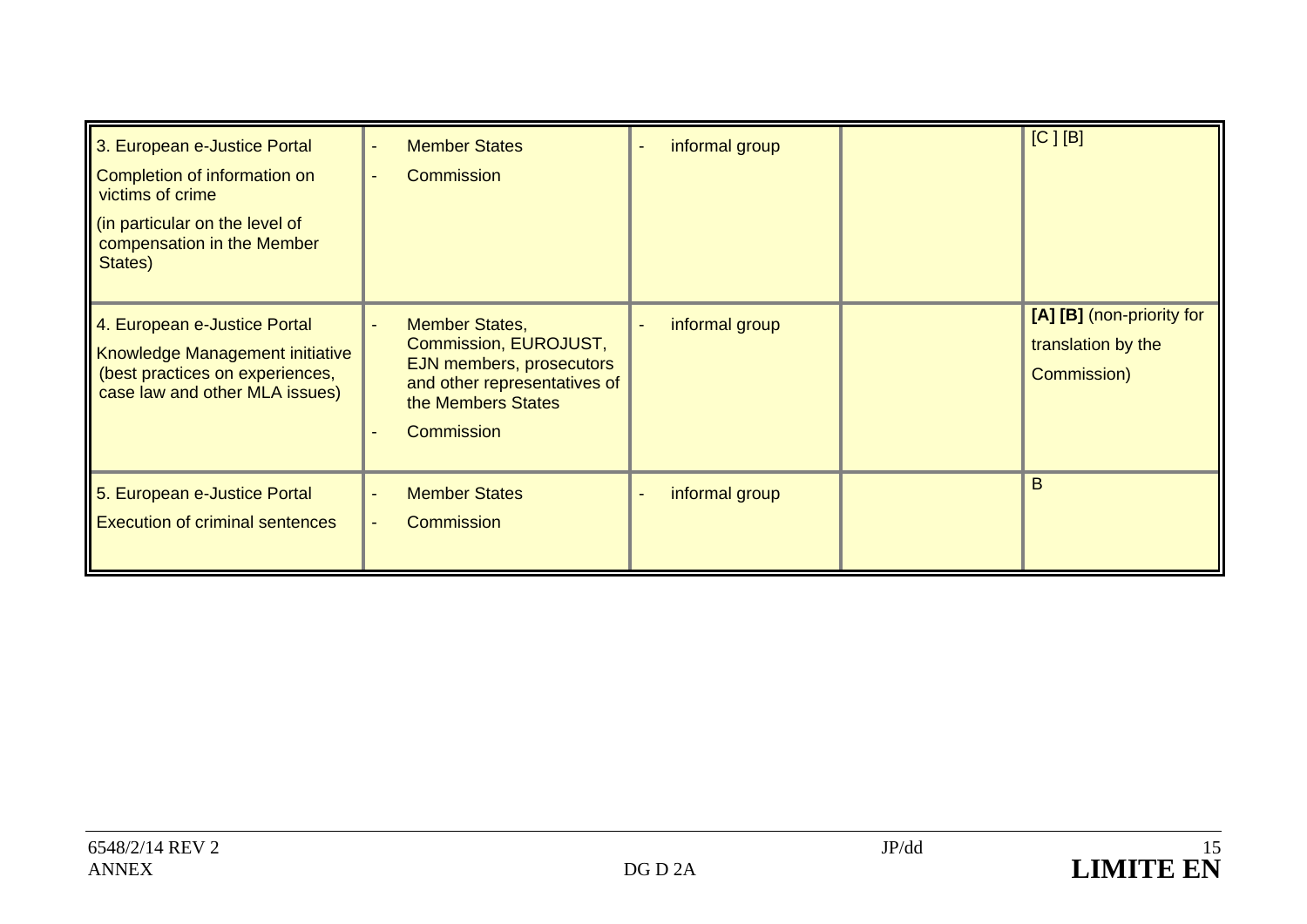| 6. European e-Justice Portal<br>Open data on Justice<br>(for example statistics on the time<br>limits for national procedures in<br>criminal and civil matters) | <b>Member States</b><br><b>Commission</b>         | informal group<br>ä,                       |              | B<br>- limited to links  |
|-----------------------------------------------------------------------------------------------------------------------------------------------------------------|---------------------------------------------------|--------------------------------------------|--------------|--------------------------|
| 7. European e-Justice Portal<br>Conflict resolution guide in the<br>area of fundamental rights<br>(guidelines for citizens in order to<br>solve legal problems) | <b>Member States and</b><br><b>Commission</b>     | informal group<br>$\overline{\phantom{a}}$ | 2014 to 2015 | B<br>(see also point 37) |
| 8. European e-Justice Portal<br><b>Judicial auctions</b><br>Information on judicial auctions                                                                    | <b>Member States and</b><br><b>Commission</b>     | informal group                             |              | B<br>- limited to links  |
| 9. European e-Justice Portal<br><b>Judicial Official announcements</b>                                                                                          | <b>Member States and the</b><br><b>Commission</b> |                                            |              | B<br>- limited to links  |
| 10. Consumer law database                                                                                                                                       | - Member States and the<br><b>Commission</b>      |                                            |              | B                        |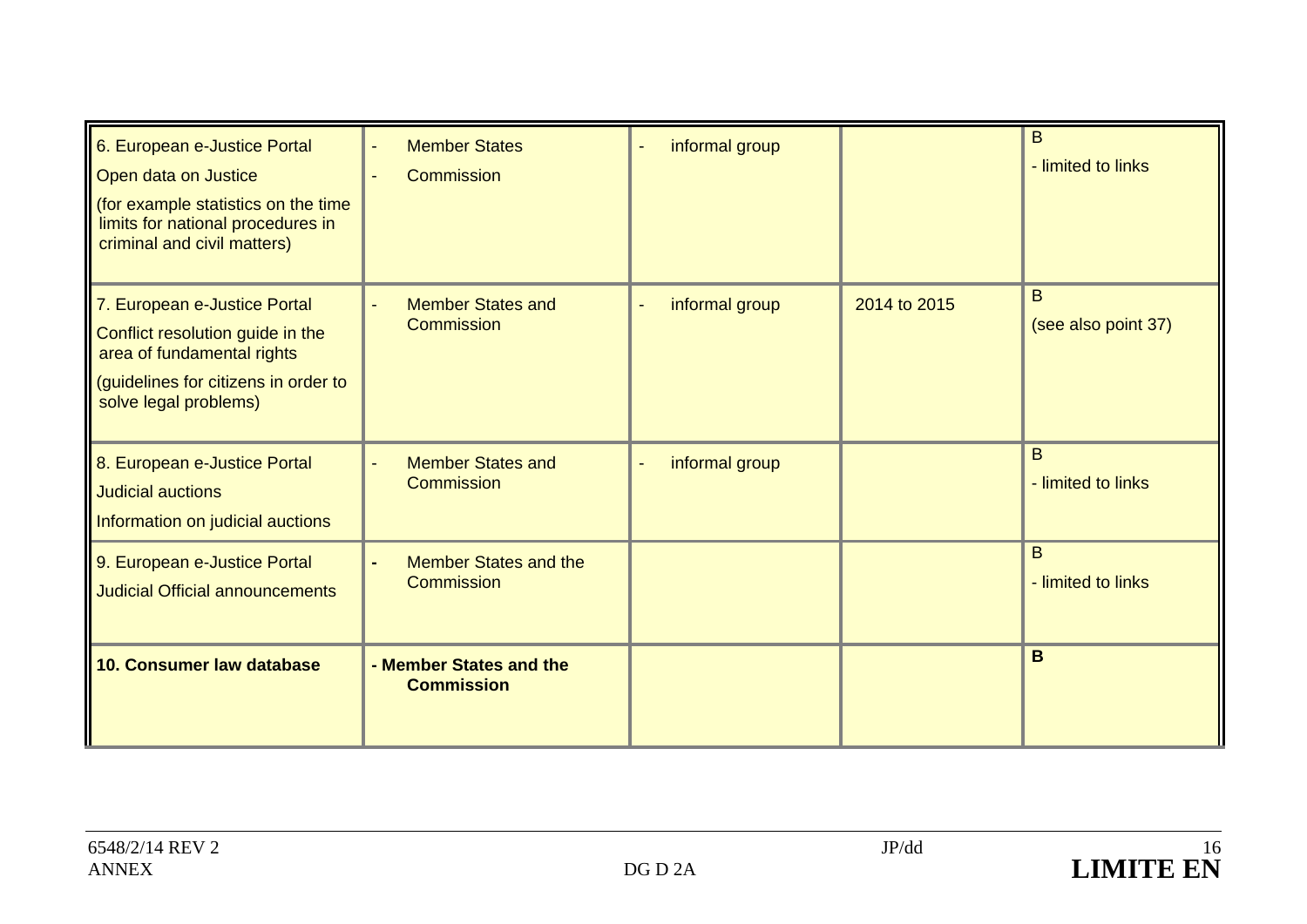# 2. Registers

| <b>Project</b>                                                                                                                                                                        | <b>Responsibility for</b><br>action                                                   | <b>Actions to be taken</b>                  | <b>Timetable</b> | <b>Category</b> |
|---------------------------------------------------------------------------------------------------------------------------------------------------------------------------------------|---------------------------------------------------------------------------------------|---------------------------------------------|------------------|-----------------|
| 11.a) interconnection of available<br>insolvency registers (currently<br><b>limited to certain Member</b><br>States)                                                                  | <b>Member States and the</b><br>Commission                                            | setting-up electronic<br>national registers | 2014             | $\overline{A}$  |
| b) interconnection of the<br>insolvency registers of all<br><b>Member States as a result of</b><br>the future amendment of the<br><b>Insolvency Regulation (legal)</b><br>obligation) | <b>Member States and the</b><br><b>Commission</b>                                     | interconnection of<br>national registers    | 2017 to 2018     |                 |
| 12. Business registers<br>(legal obligation)                                                                                                                                          | <b>Commission and the</b><br><b>Member States</b>                                     | committee procedure                         | 2015             | [A][B]          |
| 13. Land registers                                                                                                                                                                    | <b>Commission</b>                                                                     | feasibility study                           | 2014             | A               |
| 14. Interpreters' and translators'<br>databases                                                                                                                                       | Member States <sup>1</sup> and the<br><b>Commission in</b><br>cooperation with EULITA | on-going project                            | 2016             | [A][B]          |

**<sup>1</sup>** Not all Member States recognise at internal level the category of legal interpreters or translators.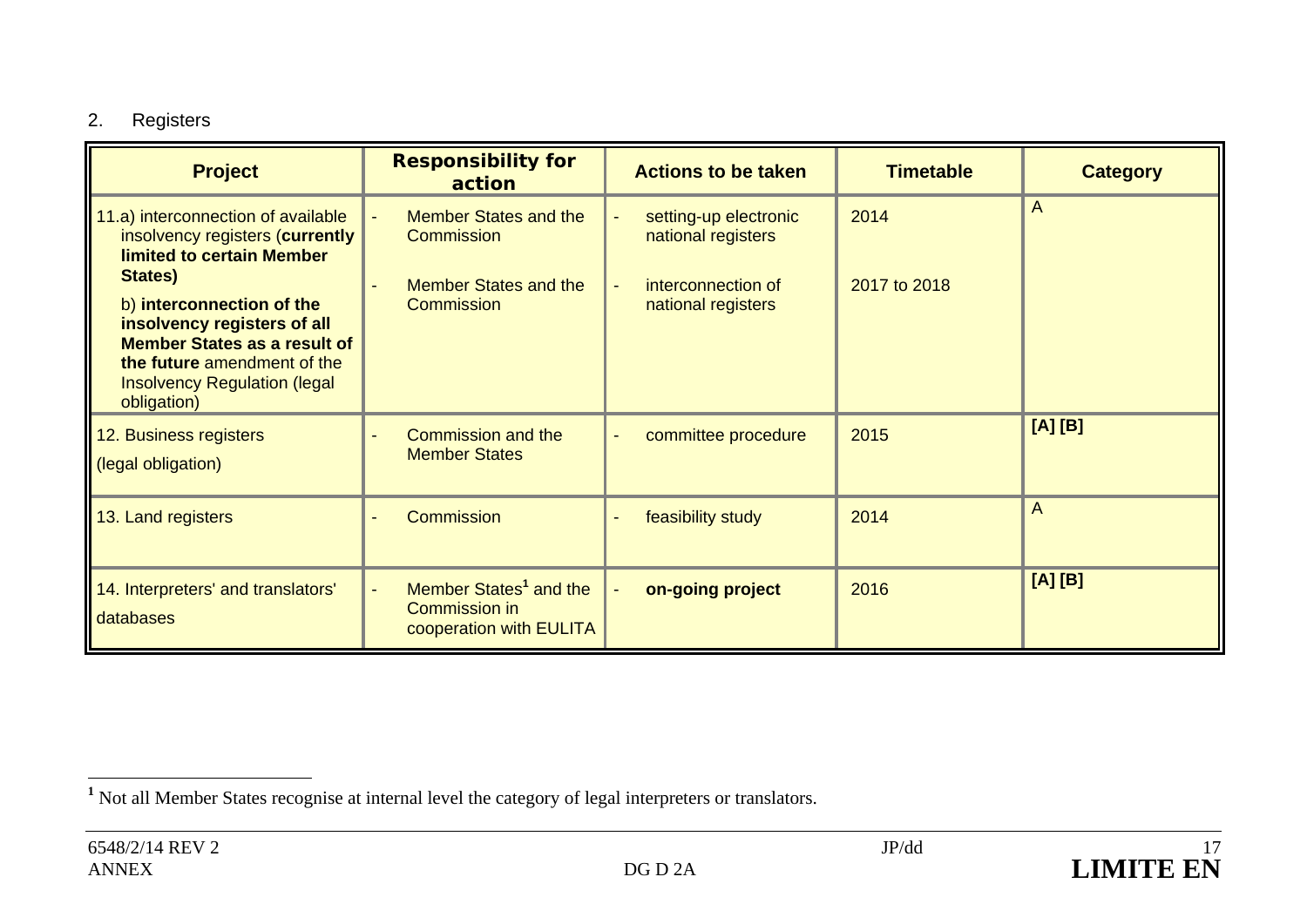| 15. Help to the translation of<br>judicial acts                    | <b>Member States</b>                                                 | on-going project                           | 2014 to 2016 | A      |
|--------------------------------------------------------------------|----------------------------------------------------------------------|--------------------------------------------|--------------|--------|
| 16. Registers of judicial experts                                  | <b>Member States</b>                                                 | on-going pilot project                     | 2016         | [A][B] |
| 17. Find a Judicial Expert                                         | <b>Member States and then</b><br>the Commission                      | informal group                             |              | B      |
| 18. Interconnection of registers<br>of wills                       | <b>Member States in</b><br>cooperation with the<br>notaries          | informal group                             |              | B      |
| 19. Electronic European<br><b>Certificate of Succession</b>        | Commission<br>÷                                                      | feasibility study]<br>F.                   |              | A      |
| [20. Register of representation<br>rights and powers of attorneys] | <b>Member States in</b><br>÷.<br>cooperation with the<br><b>CCBE</b> | informal group<br>$\overline{\phantom{0}}$ |              | [B]    |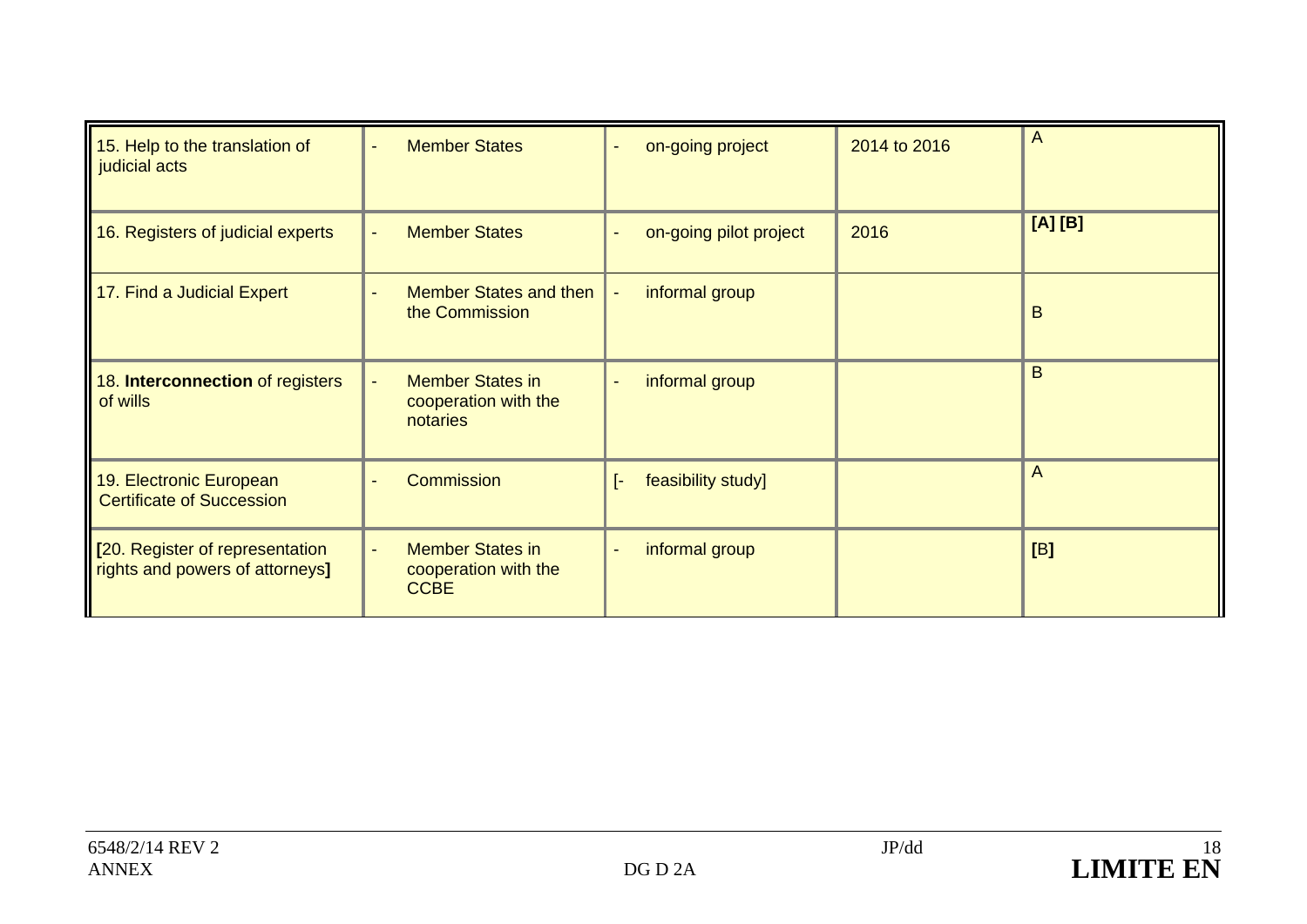| <b>21. Find a Judicial Officer<sup>1</sup></b><br>- Member States in<br>cooperation with the<br>judicial officers | - informal group |  | [A][B] |
|-------------------------------------------------------------------------------------------------------------------|------------------|--|--------|
|-------------------------------------------------------------------------------------------------------------------|------------------|--|--------|

### 3. Semantic Web

| <b>Project</b>                                                                                                                                                                             | <b>Responsibility for</b><br>action    | <b>Actions to be taken</b>                                       | <b>Timetable</b>           | <b>Category</b>                                                                                                              |
|--------------------------------------------------------------------------------------------------------------------------------------------------------------------------------------------|----------------------------------------|------------------------------------------------------------------|----------------------------|------------------------------------------------------------------------------------------------------------------------------|
| <b>22. ECLI</b><br>introduction of ECLI,<br>development and extension<br>of the ECLI interface<br>automatic extraction from<br>legal acts<br>improving accessibility of<br>legal open data | <b>Member States and</b><br>Commission | Working Party on e-Justice and<br>expert group of the Commission | 2014 to 2018<br>(on-going) | A<br>(B if there will be an<br>extension of the<br>functionalities to<br>include automatic<br>extraction from<br>legal acts) |
| <b>23. ELI</b><br>(this project falls under the remit<br>$of e-Law$                                                                                                                        |                                        |                                                                  |                            | A                                                                                                                            |

**<sup>1</sup>** See comments by CCBE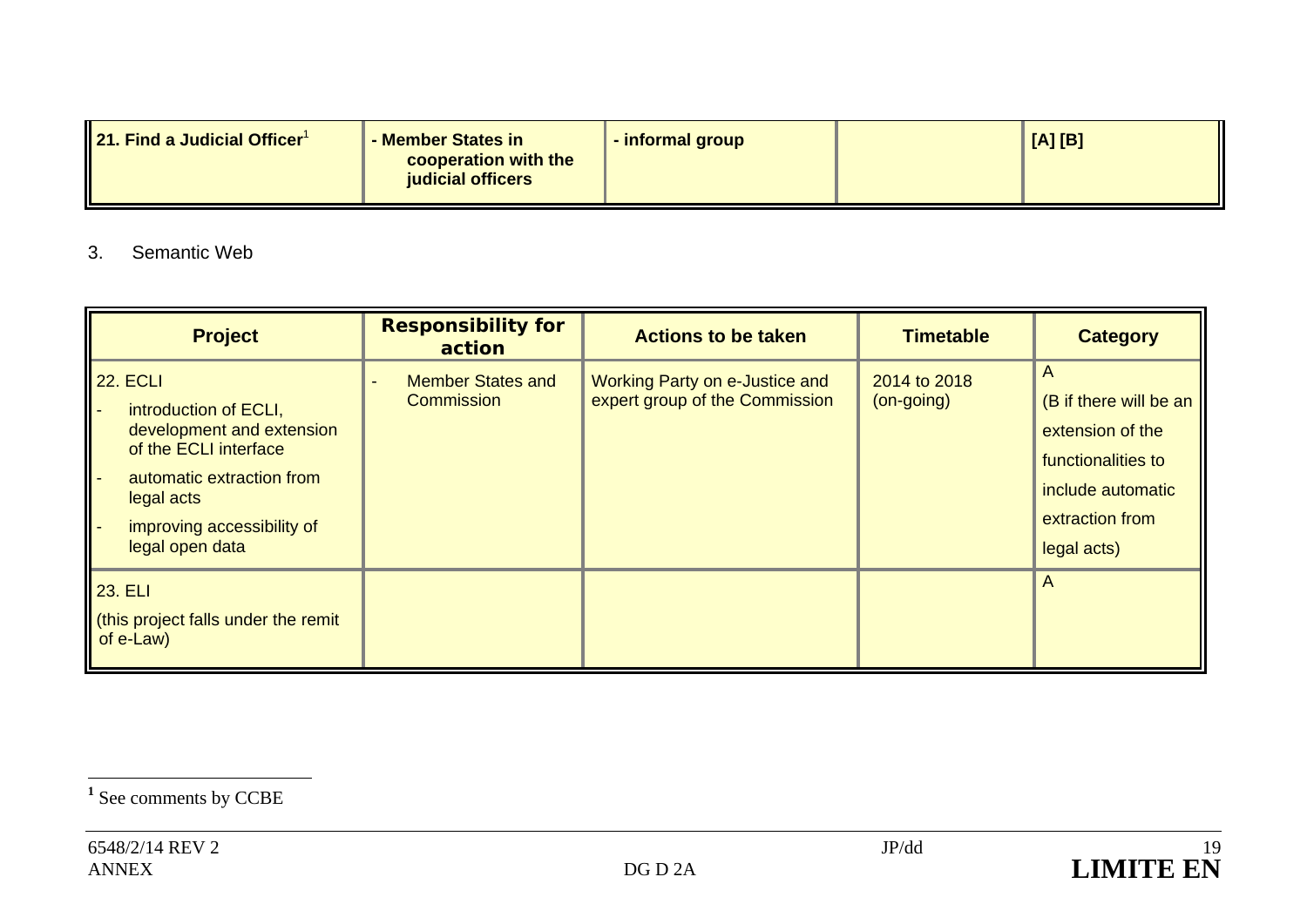| 24. Semantic interoperability<br>I (glossaries, such as LEGIVOC) | <b>Member States,</b><br><b>Commission and</b><br><b>LEGICOOP</b> | follow-up by the Working Party on<br>e-Justice | 2014<br>(on-going project) |  |
|------------------------------------------------------------------|-------------------------------------------------------------------|------------------------------------------------|----------------------------|--|
|------------------------------------------------------------------|-------------------------------------------------------------------|------------------------------------------------|----------------------------|--|

# **B. Access to courts and extrajudicial procedures in cross-border situations**

| 25. Court database<br>univocal identification of                                                                                                                | <b>Member States and</b>                          | on-going project                  | 2014 | $\mathsf{A}$   |
|-----------------------------------------------------------------------------------------------------------------------------------------------------------------|---------------------------------------------------|-----------------------------------|------|----------------|
| entities within the judicial<br>domain                                                                                                                          | <b>Commission</b>                                 |                                   |      |                |
| improving the content and<br>functioning of the court<br>database (extension of the<br>scope by coverage of the<br><b>European and national</b><br>instruments) | the Member States and<br>the Commission           | expert group of the<br>Commission |      | B              |
| service-interfaces which<br>allow the automatic query of<br>the court database by<br>national and European e-<br>Justice applications                           | <b>Member States and the</b><br><b>Commission</b> | on-going project                  | 2014 | $\overline{A}$ |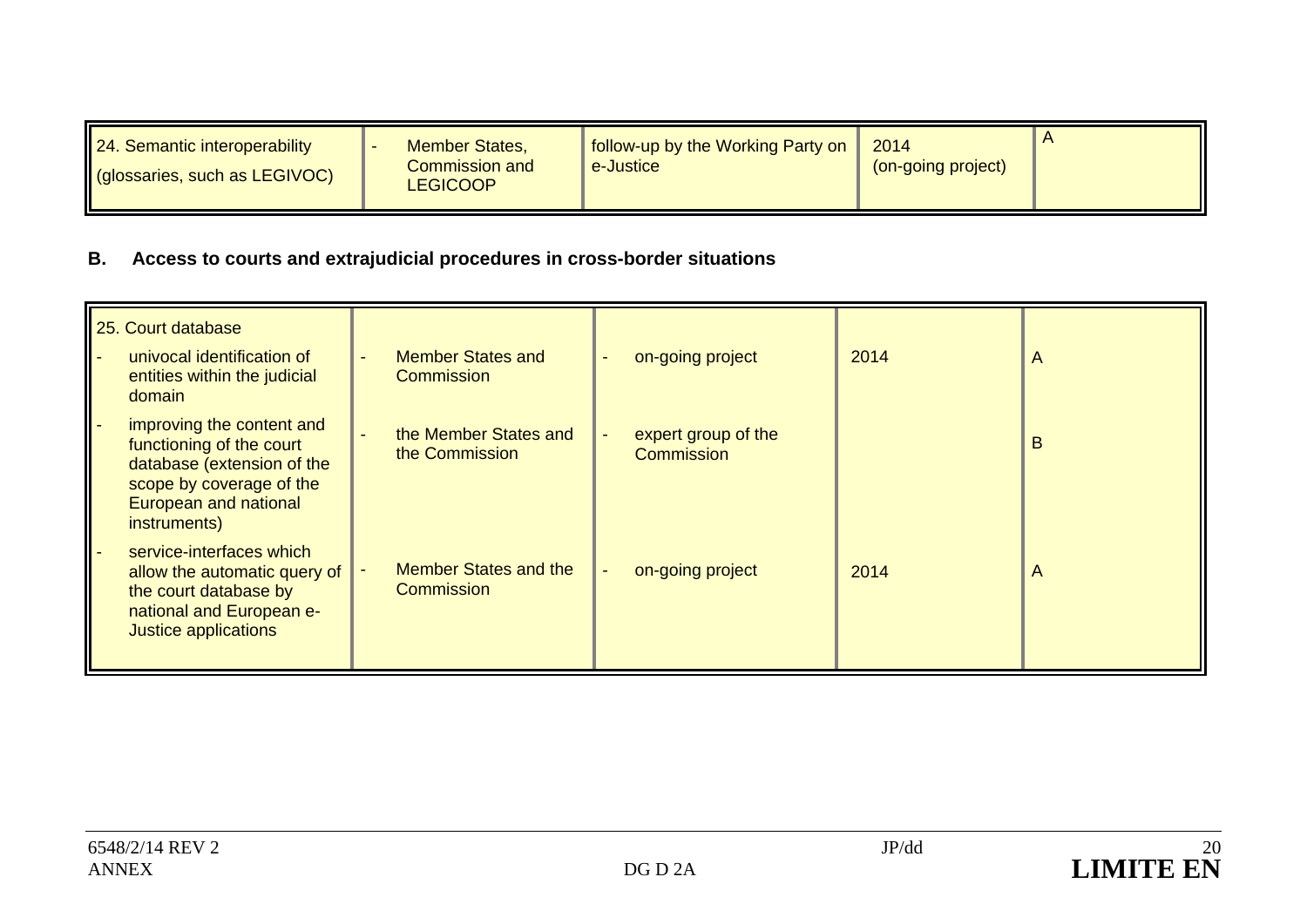| 26. Dynamic forms<br>(EPO, Small Claims and Taking<br>of evidence) | <b>Commission and</b><br><b>Member States</b>                                   | expert group of the<br><b>Commission</b> | 2014         | [A][B]         |
|--------------------------------------------------------------------|---------------------------------------------------------------------------------|------------------------------------------|--------------|----------------|
| 27. ODR (On-line dispute<br>resolution]                            | <b>Commission and</b><br><b>Member States</b>                                   | implementation and go-<br>live           | 2015         | $\mathsf{A}$   |
| 28. Find a mediator                                                | <b>Commission and</b><br>$\overline{\phantom{a}}$<br><b>Member States</b>       | informal group                           |              | B              |
| 29. e-Service of documents                                         | European Chamber of<br><b>Judicial Officers and the</b><br><b>Member States</b> | on-going project                         | 2015 to 2016 | $\overline{A}$ |
| 30. European Investigation<br>Order                                | <b>Member States and the</b><br>Commission                                      | informal group                           |              | [A][B]         |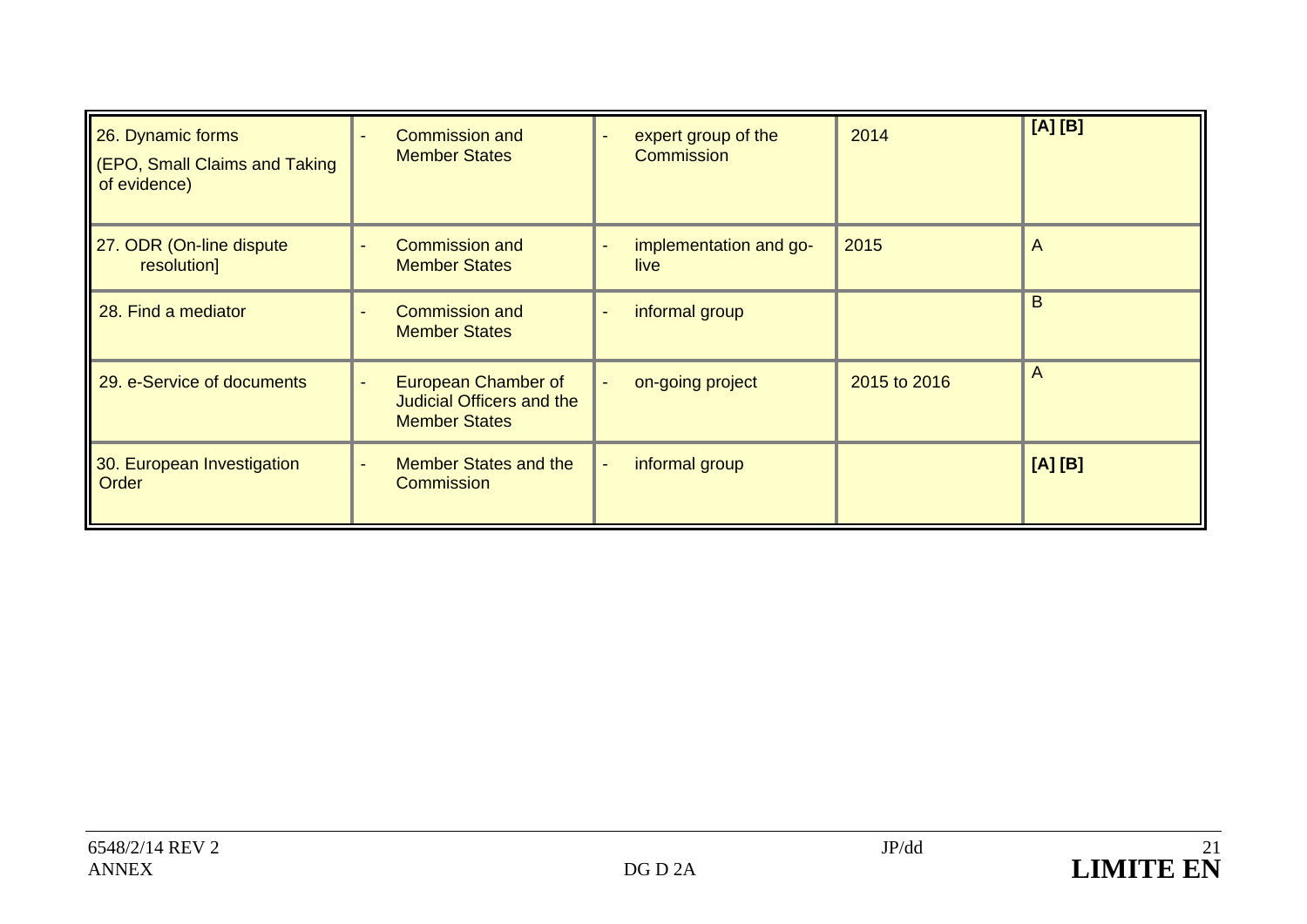# **C. Communication between judicial authorities**

| <b>Project</b>                                                                                                      | <b>Responsibility for</b><br>action | <b>Actions to be taken</b> | <b>Timetable</b> | <b>Category</b> |
|---------------------------------------------------------------------------------------------------------------------|-------------------------------------|----------------------------|------------------|-----------------|
| 31. Videoconference                                                                                                 | <b>Member States and the</b>        | informal group             | 2014 to 2016     | $\overline{A}$  |
| Organising and running cross-<br>border videoconferences(in all<br>MS)                                              | Commission                          |                            |                  |                 |
| IT-tools helping to support and<br>organise videoconferences                                                        |                                     |                            |                  |                 |
| enhancing interoperability for<br>videoconferencing                                                                 |                                     |                            |                  |                 |
| form for requesting/<br>confirming a cross-border<br>videoconference                                                |                                     |                            |                  |                 |
| Network for exchange of<br>experience and sharing best<br>practices on<br>videoconferencing, including<br>training  |                                     |                            |                  |                 |
| (participation of legal<br>practitioners: judges, public<br>prosecutors, lawyers,<br>mediators, legal interpreters) |                                     |                            |                  |                 |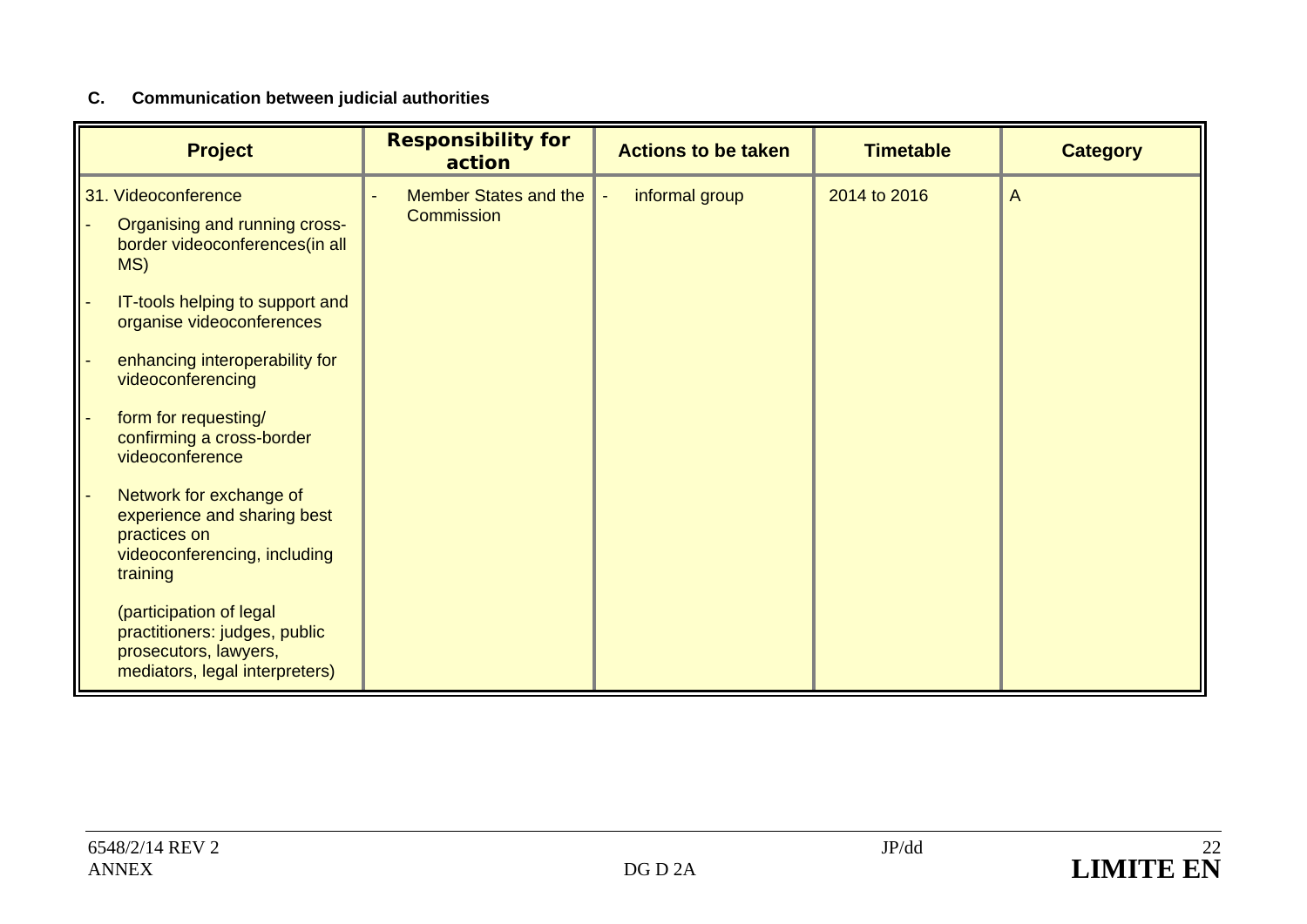| 32. e-APP (Electronic Apostille<br>programme)<br>(including e-Registers of Apostille)                                  | <b>Members States and</b><br>Commission in<br>consultation with the<br><b>Hague Conference on</b><br><b>Private International</b><br>Law | informal group   |              | [A][B]                                                  |
|------------------------------------------------------------------------------------------------------------------------|------------------------------------------------------------------------------------------------------------------------------------------|------------------|--------------|---------------------------------------------------------|
| 33. i-Support (maintenance<br>obligation) <sup>1</sup>                                                                 | the Hague Conference<br>on Private International<br>Law in consultation<br>with Members States<br>and the Commission                     | on-going project | 2014 to 2016 | A<br>not to be integrated<br>in the e-Justice<br>Portal |
| 34. Implementation of the tools<br>contained in the website of the<br>European Judicial Network in<br>criminal matters | Council, Commission,<br><b>Judicial Network and</b><br><b>EUROJUST</b>                                                                   | on-going project | 2014 to 2016 | A                                                       |

<sup>&</sup>lt;sup>1</sup> The Working Party on e-Law (e-Justice) should examine if this project could be used in the context of the Regulation on maintenance obligations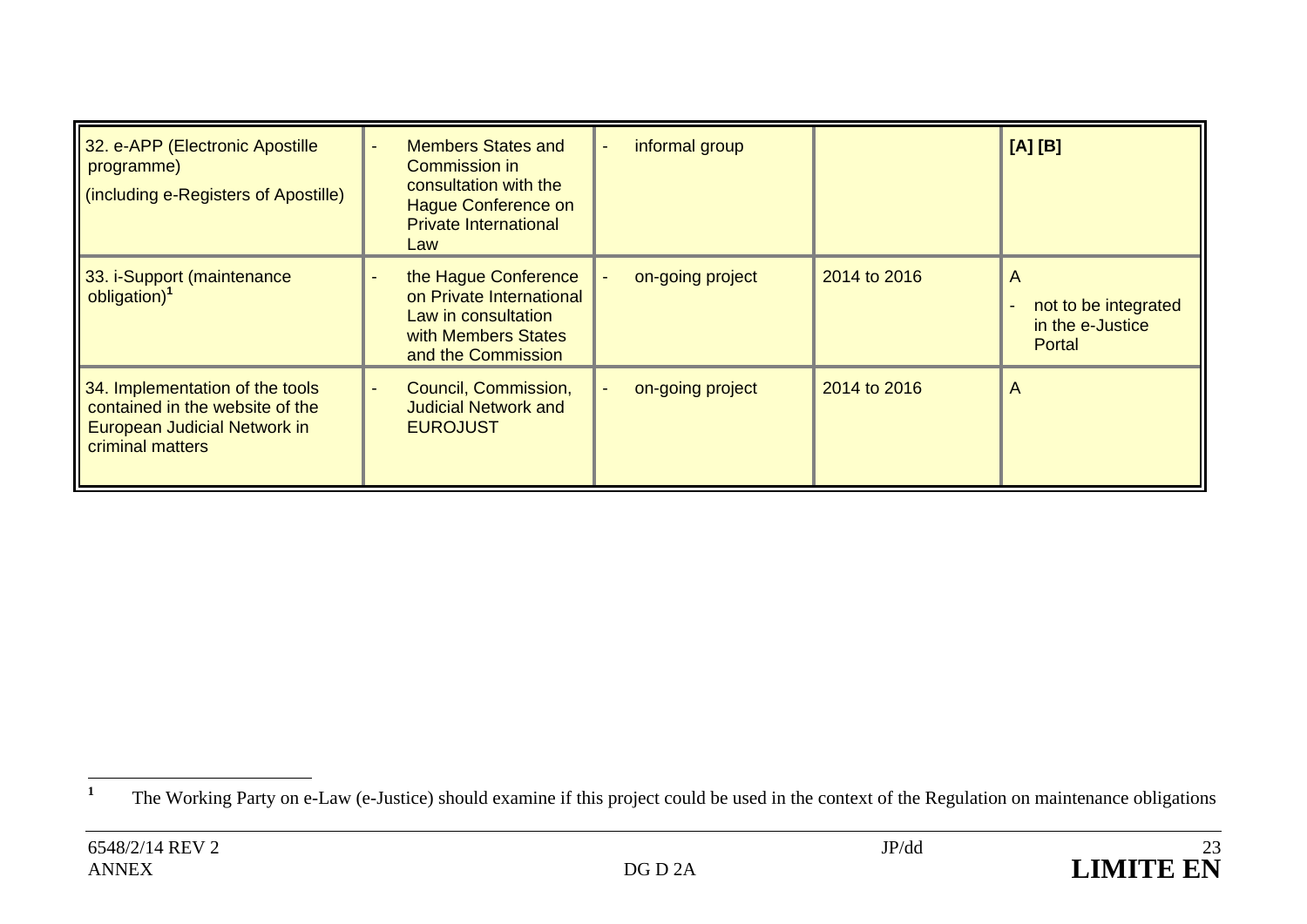### **D. Horizontal issues**

| <b>Project</b>                                                         | <b>Responsibility for</b><br>action             | <b>Actions to be taken</b>                                                                                                                     | <b>Timetable</b>  | <b>Category</b> |
|------------------------------------------------------------------------|-------------------------------------------------|------------------------------------------------------------------------------------------------------------------------------------------------|-------------------|-----------------|
| 35. Automated machine<br>translation                                   | Commission                                      | first inclusion in the<br>e-Justice Portal                                                                                                     | 2014 and on-going | $\overline{A}$  |
|                                                                        |                                                 | - improve the quality<br>2)<br>of translation                                                                                                  | 2014 and on-going | A               |
|                                                                        |                                                 | - introduce machine<br>translations to other<br>potential areas (e.g.<br>non-structured data<br>information received<br>by national registers) |                   |                 |
| 36. Promotion of e-Justice<br>(the Portal and e-Justice in<br>general) | <b>Member States, Council</b><br>and Commission | <b>Working Party on e-</b><br><b>Justice</b>                                                                                                   | 2014 and on-going | A               |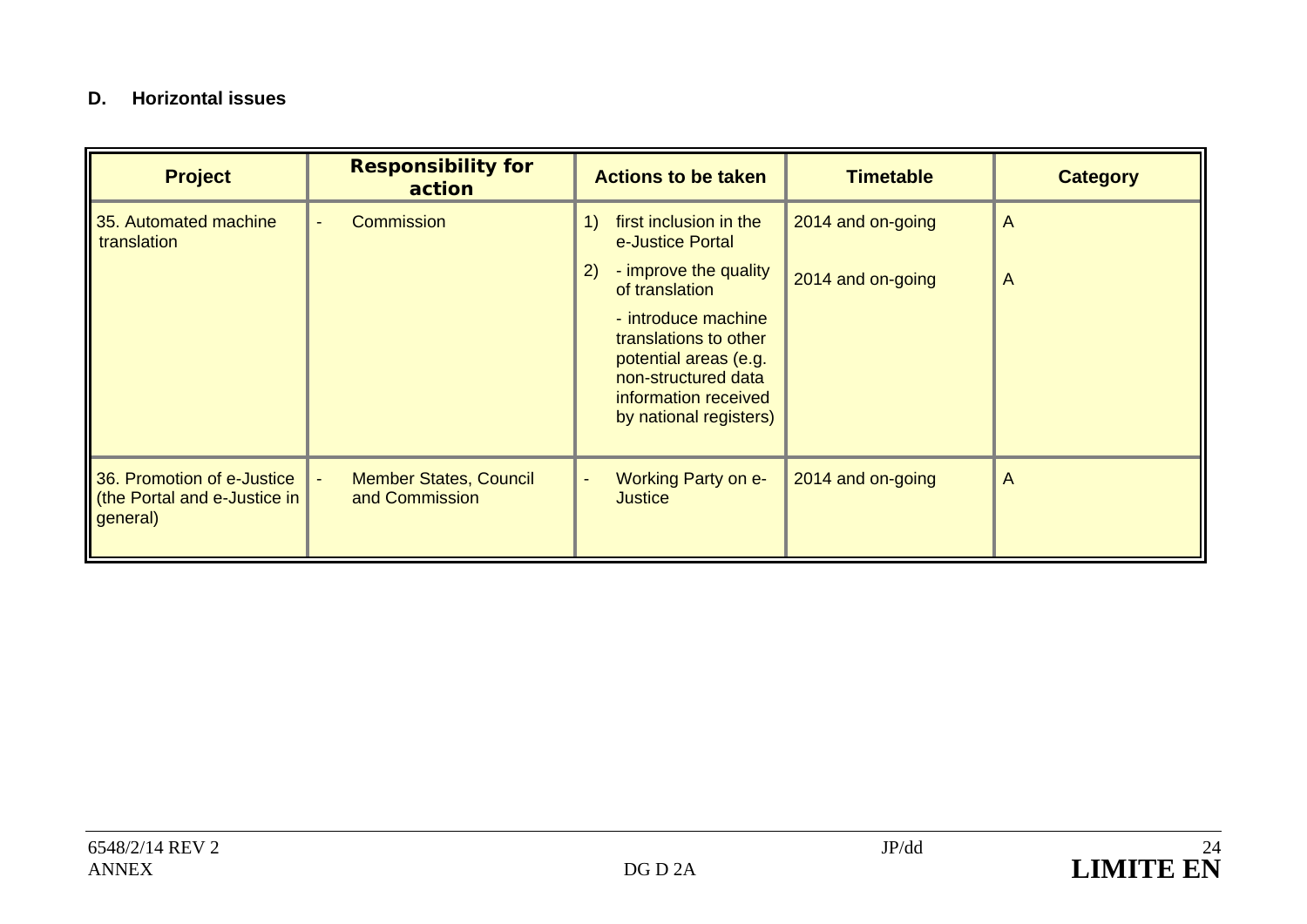| 37. European e-Justice<br>Portal                                                             | Commission                                                                   | expert group of the<br>Commission      |            |   |
|----------------------------------------------------------------------------------------------|------------------------------------------------------------------------------|----------------------------------------|------------|---|
| - Making the Portal more<br>user-friendly <sup>1</sup>                                       |                                                                              |                                        |            | A |
| - Survey on user needs<br>among the general public <sup>2</sup>                              |                                                                              |                                        |            | B |
| 38. Multi channel strategy                                                                   | <b>Member States and the</b><br>$\blacksquare$<br>Commission                 | informal group<br>$\blacksquare$       |            | B |
| 39. e-Delivery<br>(transporting information<br>securely between the<br><b>Member States)</b> | e-Codex/e-SENS<br><b>Member States [and</b><br>$\blacksquare$<br>Commission] | preparatory work and<br>implementation | 2014 to [] | A |

**<sup>1</sup>This will include interactive and dynamic search modules.** Including a wizard for a conflict resolution guide.